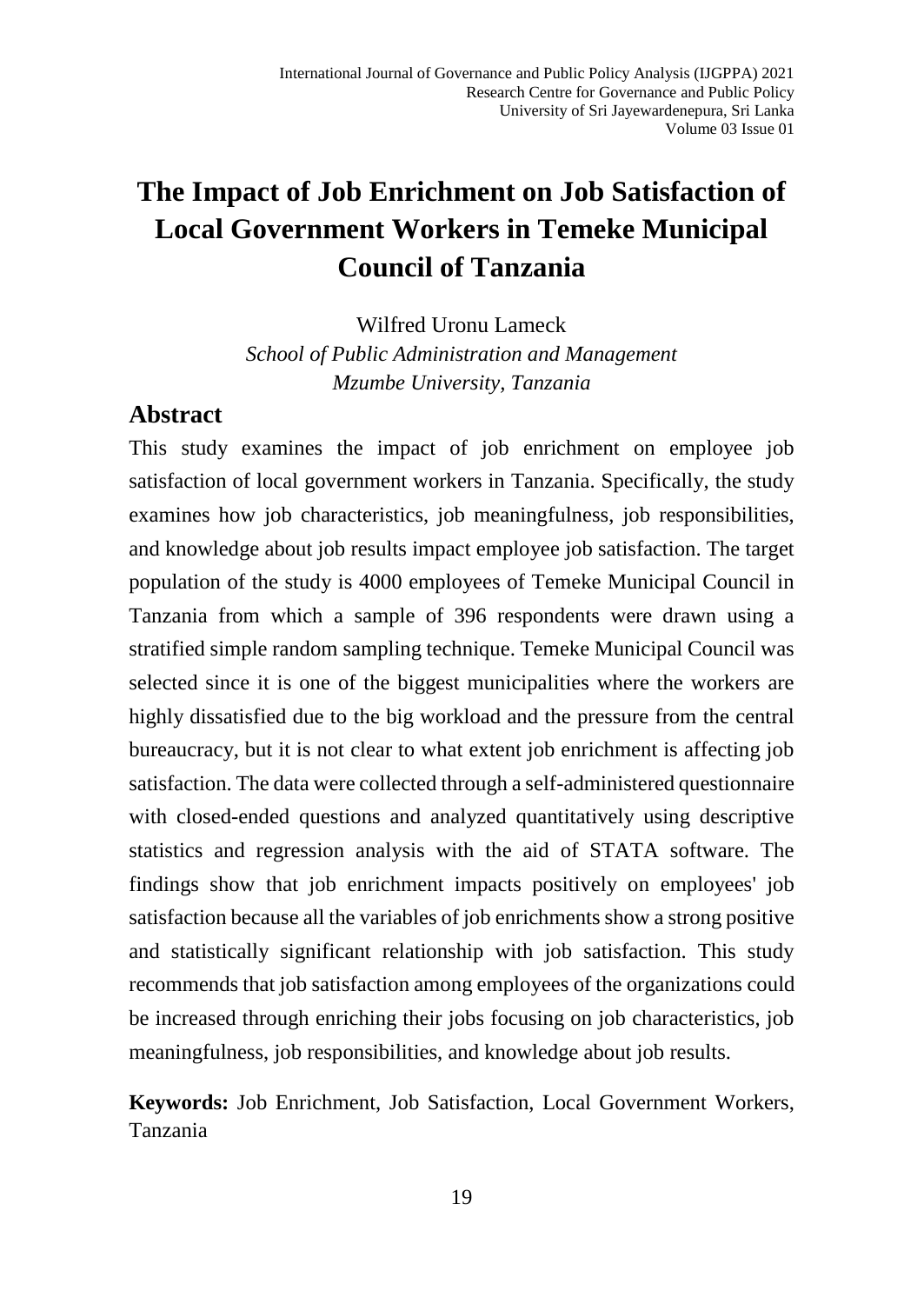# **Introduction**

Ensuring that employees are satisfied with their jobs has been the critical issue of interest among employers in modern organizations (Osabiya, 2015). Employees' job satisfaction constitutes traditional functions of human resources to any organization (Greer, 2013) and has been used as one of the key indicators of organizations' performance (Turners, 2013). Several theorists and practitioners indicate that employees' job satisfaction is determined by several factors and job enrichment is one of the widely researched and accepted factors influencing job satisfaction (Orpen, 1979; Gandhi, 1992; Weisbord et al., 1995; Lloyd, 1999; Greer, 2013; Torrington et al., 2005; Armstrong, 2010; Williams, 2013; Mbuya, 2016). Job enrichment involves the vertical loading of the job to make it more challenging and interesting (Gupta, 2009). Enriching the job, therefore, means improving job factors such as job meaningfulness, responsibilities, and knowledge about its results. Meaningfulness of the job refers to the degree to which the employee experiences the job as one which is generally meaningful, valuable, and worthwhile (Mbuya, 2016). On the other hand, responsibility within the job refers to the degree to which the employees feel responsible for the quality of the work (Weisbord et al., 1995). Knowledge about job results refers to the amount of feedback the employee receives about how well he/she is performing the job **(**Weisbord et al., 1995). Job characteristics are viewed as all those aspects specific to a job and include factors such as knowledge and skills, mental and physical demands, and working conditions that can be recognized, defined, and assessed (Gupta, 2009).

According to Herzberg et al. (1959), these factors can be categorized into motivators and hygiene factors; motivators (satisfiers) imply those factors which can encourage employees to work harder while hygiene (dissatisfies) factors imply those factors which do not encourage employees to work harder but they make them dissatisfied if they are not present (Gupta, 2009). The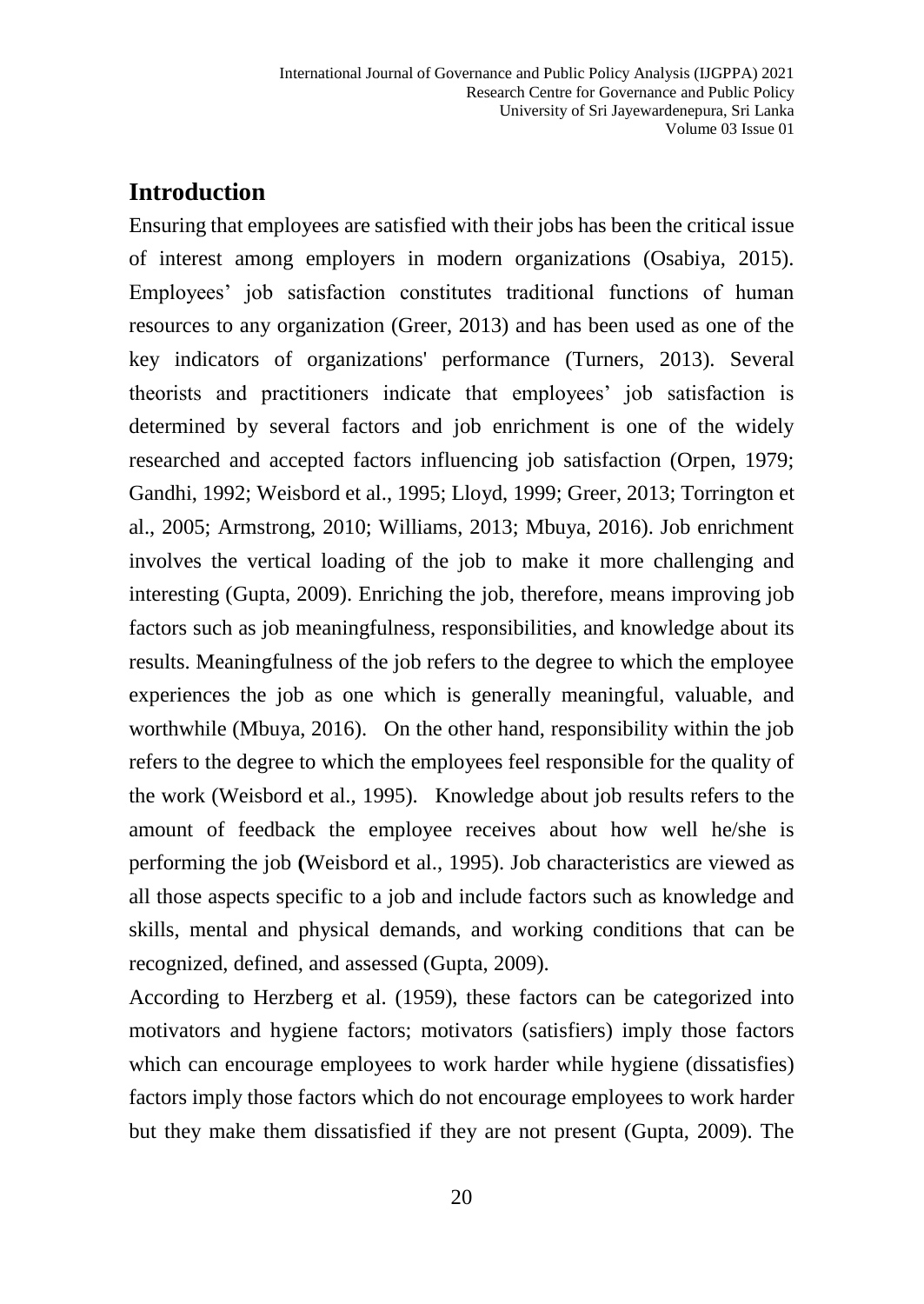factors which produce satisfaction include recognition, responsibility, advancement, growth, achievement, and satisfaction of the work itself (Weisbord et al., 1995). Herzberg's two factors theory is useful to understand the power of intrinsic factors on motivation. Over the years, many organizations around the globe have been using different approaches to ensure the job satisfaction of their employees. Some of the traditional approaches used by many organizations include managerial authority, reward, and punishment. The assumption behind this approach was that employees can work better if there is pressure from the top and that the employees work because of money. Thus, the financial reward can be an important instrument to satisfy them (Bujo, 2015).

Nevertheless, the traditional approach was thought to be weak because, despite its application, employees' dissatisfaction with their jobs increased due to a lack of control over work and job identity. But also, the employee failed to link their job with the sense of achievement (Pareek, 2007). This weakness of the traditional approach is highly felt particularly in public sector organizations in developing countries where they are experiencing employee dissatisfaction resulting from absenteeism and lateness to work (Songstad et al., 2012). In Tanzania, like other developing countries, the employees in the public sector have been experiencing the problem of dissatisfaction. In reaction to that, the Tanzania government from 1990, introduced public service reforms to address the aforesaid problem (URT, 2010). The actual implementation in Tanzanian local governments began in the year 2000. Despite the promising results like the development of knowledge, skills, and competencies of the employee, job satisfaction of employees is reported to be increasing. One of the variables associated with this increase is job design of which job enrichment, job meaningfulness, job characteristics, and job knowledge. (Mbuya 2016; Bujo, 2015). These three constructs of job design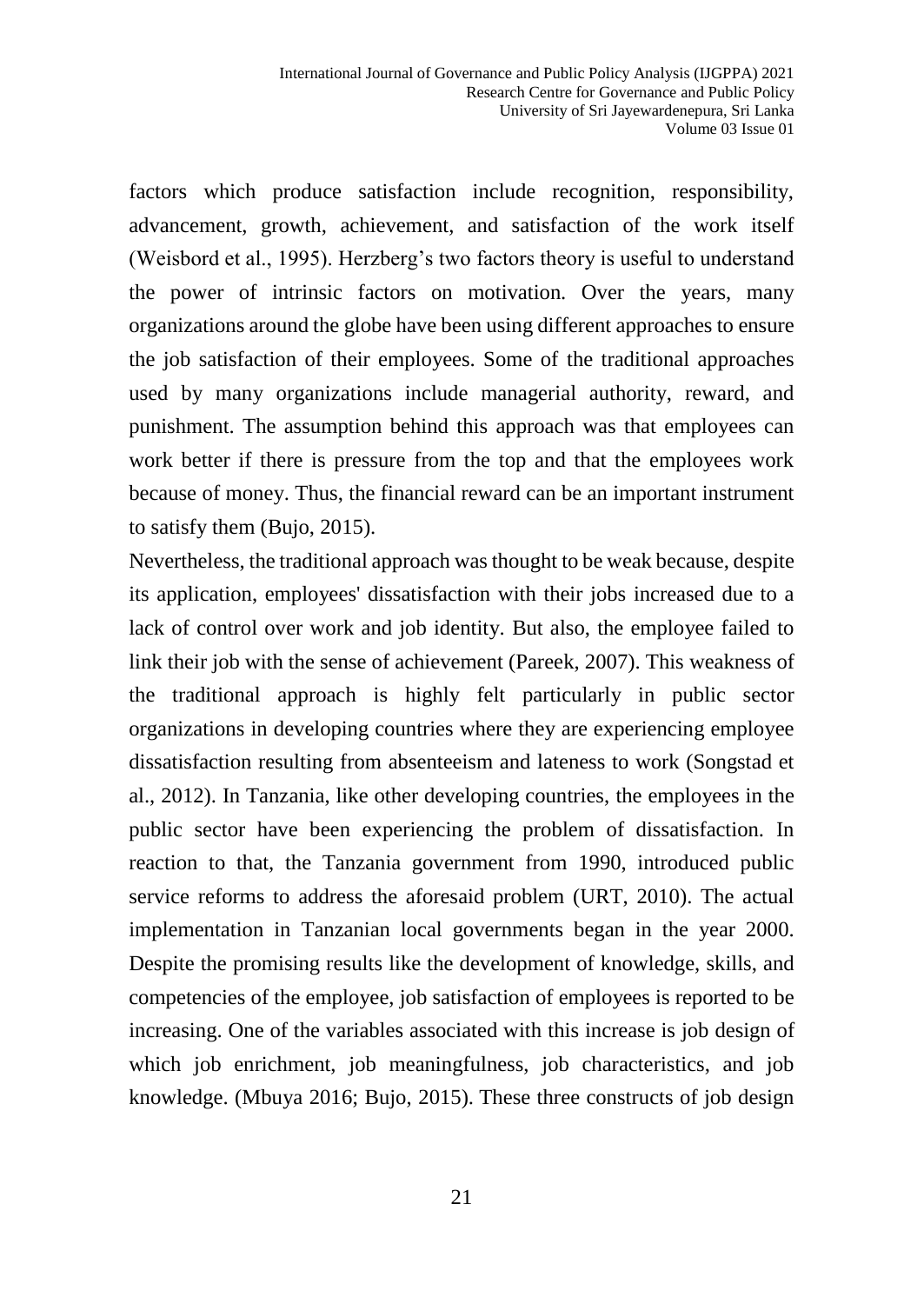have also been confirmed by other authors as important ingredients of job satisfaction (Weisbord et al., 1998).

Furthermore, some earlier research reported contradicting results about the influence of job enrichment on employees' job satisfaction. For instance, Mbuya (2015) reports that job enrichment has a positive influence on the ways that those employed thought about their jobs. Again, the researcher observed the existence of a link between five elements of job enrichments (task variety, task identity, task significance, autonomy, and feedback) and workers' job satisfaction. Other researchers reporting similar results include Bujo (2015) and Jonathan et al*.* (2013) in Tanzanian, Aninkan (2014) in Nigeria, and Vijay and Indradavi (2015) in Italy.

On the contrary, Marwa (2017) and Mwakifwange (2017) researchers based in Tanzania, Governder (2006) based in South Africa, and Nyagaya (2015) based in Kenya report that job enrichment does not influence employees' job satisfaction. This leaves a question to be asked: what is the state of job satisfaction in the local government authorities in Tanzania is and how does job responsibility, job characteristics, job knowledge, and job meaningfulness affect the job satisfaction of employees in Tanzanian Local Government Authorities particularly in Temeke Municipal Council of Tanzania.

## **Literature Review**

#### **Job Satisfaction**

Different scholars have their views about job satisfaction and hence, there has been no one who agreed with the meaning of job satisfaction in the human resource management discipline. Gupta (2009) noted that job satisfaction is difficult to understand, measure, and even anticipate. Torrington et al*.* (2005) view that job satisfaction is determined by the job situation (job scope, level of responsibility, workgroup size, leadership style of immediate supervisor, decision making, relationship with co-workers, and opportunities for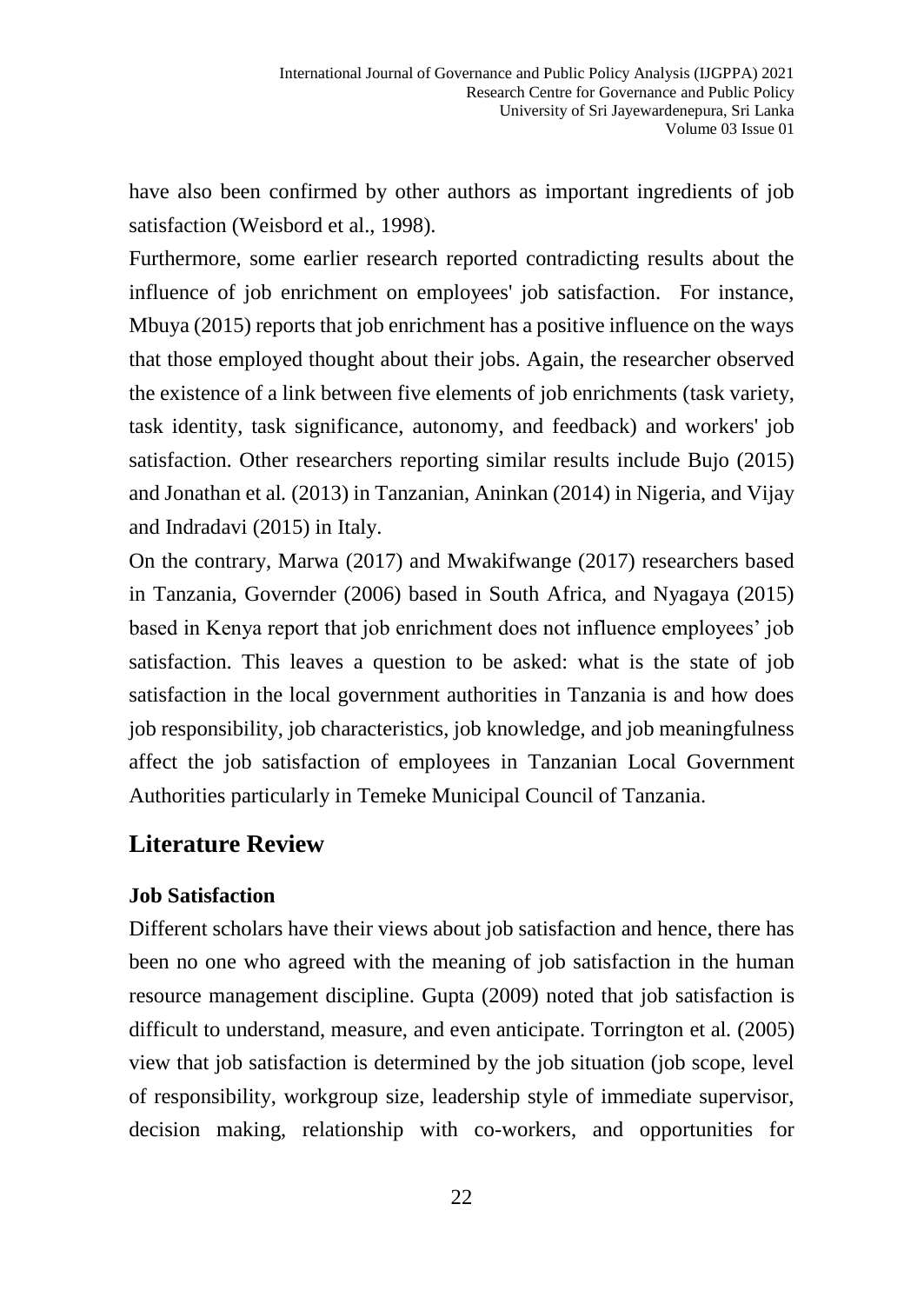promotion). According to Armstrong (2010), job satisfaction may be measured using employees' opinions survey on the factors such as attitude about their jobs and viewed that employee's job satisfaction as the degree to which employees are satisfied with human resource practices.

#### **Job Enrichment**

Job enrichment focuses on three factors: job meaningfulness, responsibility within a job, and knowledge about job results. Job meaningfulness implies a degree to which the employees perceive the work to be important (Weisbord et al., 1995). The meaningfulness of the job may differ from one employee to another on the same of different jobs and is associated with how an employee perceives the job as important and interesting to him or her (Vijay & Indradevi, 2015). Responsibility within the job refers to the degree to which the employees feel responsible for the quality of the work (Weisbord et al, 1995). According to Smit et al*.* (2011), responsibility refers to the obligation to achieve goals by performing required activities and the author urged that clearly defined activities should be assigned to the employee responsible for achieving them. Hence, responsibility within the job implies the definite number of activities within a job that job holders (employees) should strive to pursue. Knowledge about job results refers to the amount of feedback the employee receives about how well he/she is performing the job (Weisbord et al.*,* 1995) and is associated with one's general understanding of the job responsibility and possible outcome of job performance.

Job characteristics are perceived as all those aspects specific to a job and it includes factors such as knowledge and skills, mental and physical demands, and working conditions that can be recognized, defined, and assessed (Gupta, 2009). According to Weisbord et al. (1995), five key factors should characterize the job namely, task variety which means job activities requiring several skills, task identity which means that a whole, identifiable piece of work is completed, or doing a job from beginning to end with visible outcomes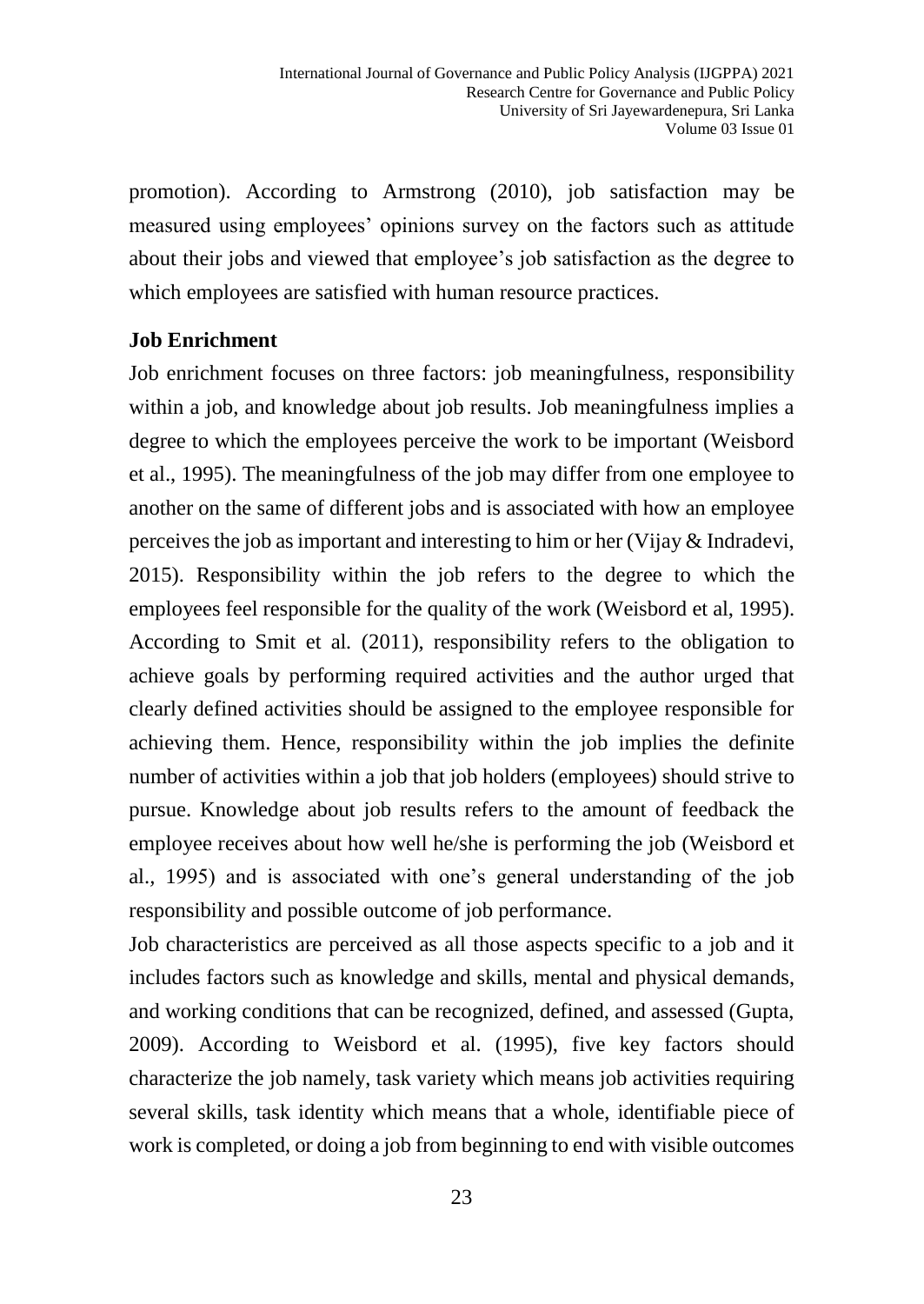(Mbuya, 2016). Task significance means that the job has an impact on the work of others in the organization, autonomy which represents the freedom of the jobholder to determine work schedules, procedures, and feedback (Weisbord et al., 1995). It is argued that these job characteristics can increase job holders' (employees') level of satisfaction (Weisbord et al., 1998; Torrington et al., 2005).

#### **Conceptual Framework**

The conceptual framework is based on the two-factor theory of Herzberg and Job enrichment theory. To begin with, Herzberg's two-factor theory was founded by Frederick Herzberg in 1959 as a result of interviewing 200 professionals in two main situations: the situation of most interest with their work and time they were least happy with their work (Smit et al*.,* 2011). The two factors branding are motivators which are those factors that can encourage employees to work harder and hygiene factors which will not encourage employees to work harder but they will cause them to become unmotivated if they are not present (Gupta, 2009). According to Herzberg (1959), there are two types of job experience, one set that produces satisfaction and one set that produces dissatisfaction (as cited in Weisbord et al., 1995). The factors which produce satisfaction are recognition, responsibility, advancement, growth, achievement, and satisfaction of the work itself. According to Herzberg (1959), the presence of that factor leads to employees' job satisfaction (as cited in Weisbord et al., 1995). Herzberg's two factors theory provides insights into understanding the power of intrinsic factors on job satisfaction. It identifies clearly that intrinsic factors of a job such as opportunities for achievement, recognition, responsibility, autonomy, challenging tasks, and opportunity for development may all be sources of employees' satisfaction with a job (Torrington et al., 2005).

The Herzberg theory was thought to be incomplete because to motivate employees, the job itself must provide opportunities for achievement,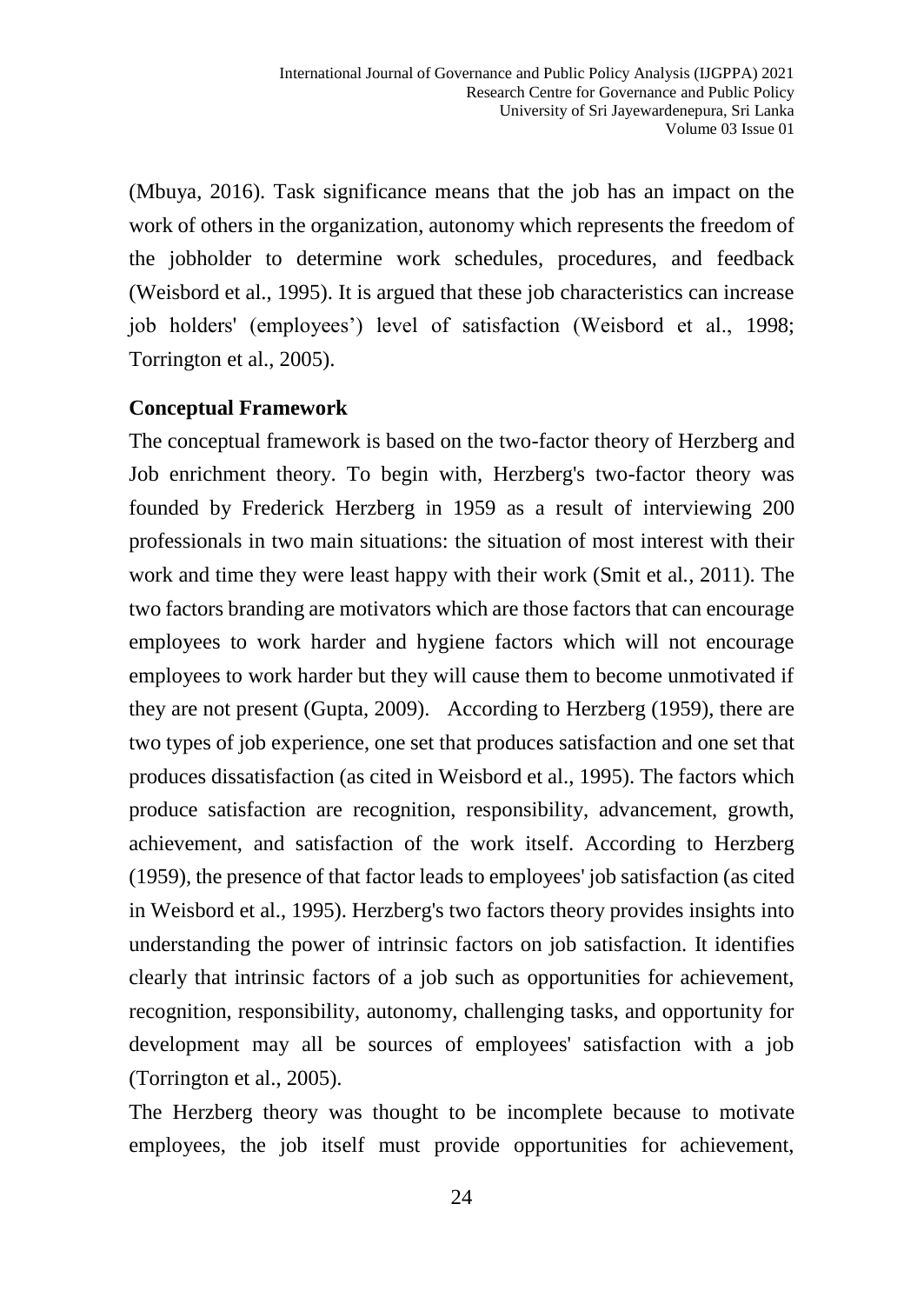recognition, responsibility, advancement, and growth (Weisbord et al.*,* 1995; Torrington et al., 2005; Gupta, 2009). This leads to the development of the job enrichment theory and assumes that the managers should design jobs in such a way that will build in the opportunity for achievement, recognition, responsibility, and personal growth for the employees (Gupta, 2009). This theory also assumes that specific job characteristics or intrinsic factors of a job increase job satisfaction for those people with a strong need for personal growth (Weisbord et al., 1995). This theory defines people with a strong growth need as those people who seek challenge and have a sense of accomplishment from their work; in other words, they want to fulfill their higher-order needs (Weisbord et al., 1995). In explaining what job factors should be increased to bring about employees' job satisfaction, Hackman and Oldham (1976) convinced that these factors are experienced meaningfulness of the job, experienced responsibility, and knowledge about results which affects psychological states of employees. The theory addressed the weakness of Herzberg theory which failed to state the category of employees to whom job enrichment would increase their level of job satisfaction because it points out that increasing specific job characteristic increases job satisfaction for those employees with a strong need for personal growth (Weisbord et al., 1995; Hackman & Oldham, 1976).

Despite the understanding of the category of employees to whom increasing job enrichment would increase job satisfaction, Hackman and Oldham (1976) are silent about whether their study included only employees with a strong need for personal growth and how the same was achieved. All the same, the current study will not be capable to establish this demarcation, and hence, employees with a weak need for personal growth would influence the research results.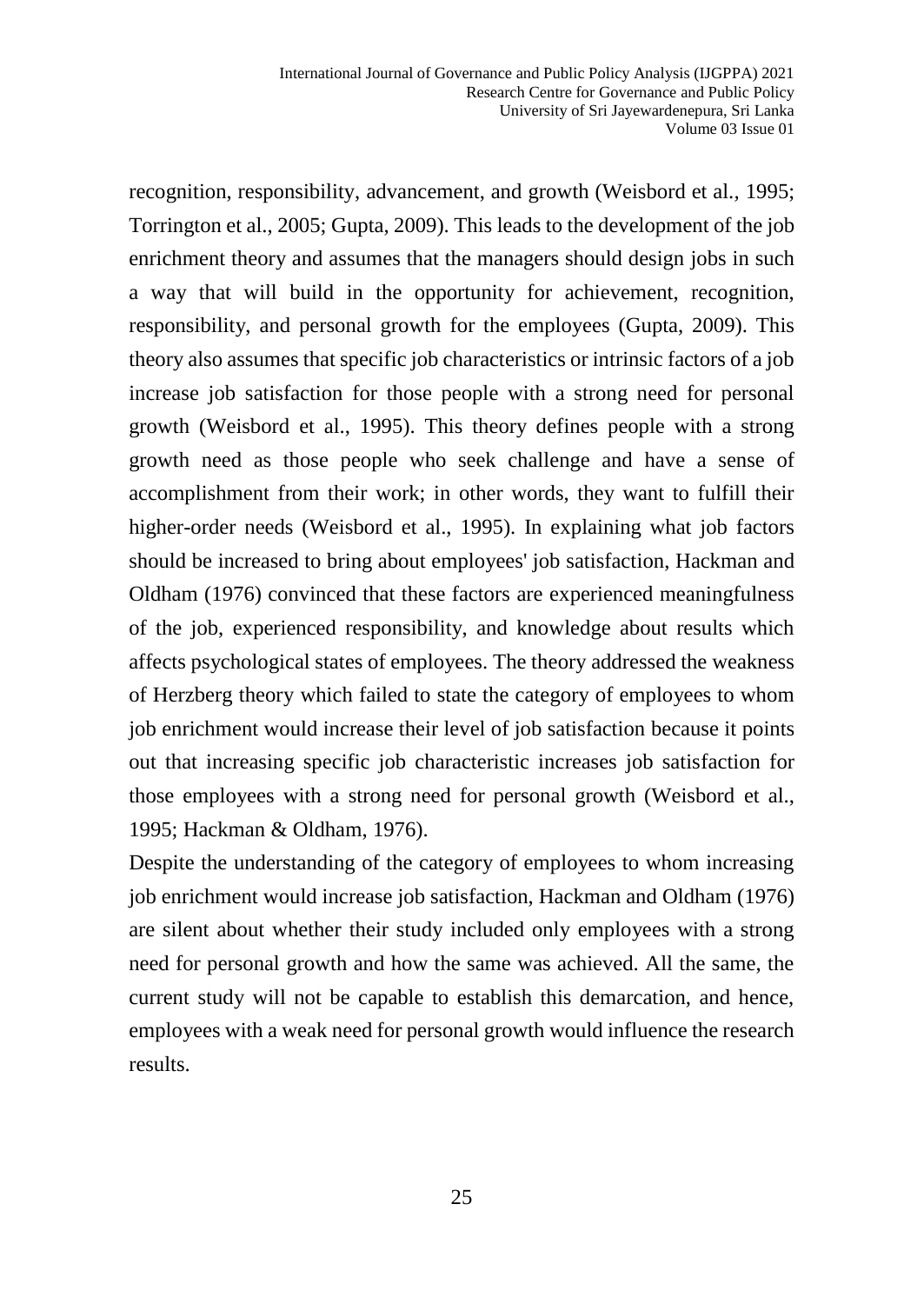#### **Influence of Job Characteristics on Employee Job Satisfaction**

Different jobs of the organizations are designed with different and unique characteristics and these characteristics are expected to be understood by the job incumbent. According to Hackman and Oldham's (1976) theory of job enrichment, these characteristics such as task variety, task identity, task significance, autonomy, and feedback, which distinguish one job from the other in the organization should be understood by job incumbents. The task variety means that job activities require several skills (Weisbord et al., 1995). It is also defined to mean the degree to which a job requires a variety of different activities in carrying out the work, which involves the use of several different skills and talents of the employee (Mbuya, 2016).

On the other hand, task identity means that a whole, identifiable piece of work is completed (Weisbord et al., 1995). Also, it denotes the degree to which the job requires the completion of a "whole" and identifiable piece of work (Mbuya, 2016) while the task significance implies the degree to which a job has a substantial impact on the lives or work of other people whether in the immediate organization or in the external environment (Mbuya, 2016). Additionally, task significance means that the job has an impact on the work of others in the organization (Weisbord et al., 1995). Autonomy is the freedom of the jobholder to determine work schedules and procedures (Weisbord et al., 1995). It is also defined as the degree to which the job provides substantial freedom, independence, and discretion to the employee in scheduling his or her work and in determining the procedures to be used in carrying it out (Mbuya, 2016), and 'Feedback' is defined to mean the degree to which carrying out the work activities required by the job enables an employee to obtain information about the effectiveness of his or her performance (Mbuya, 2016).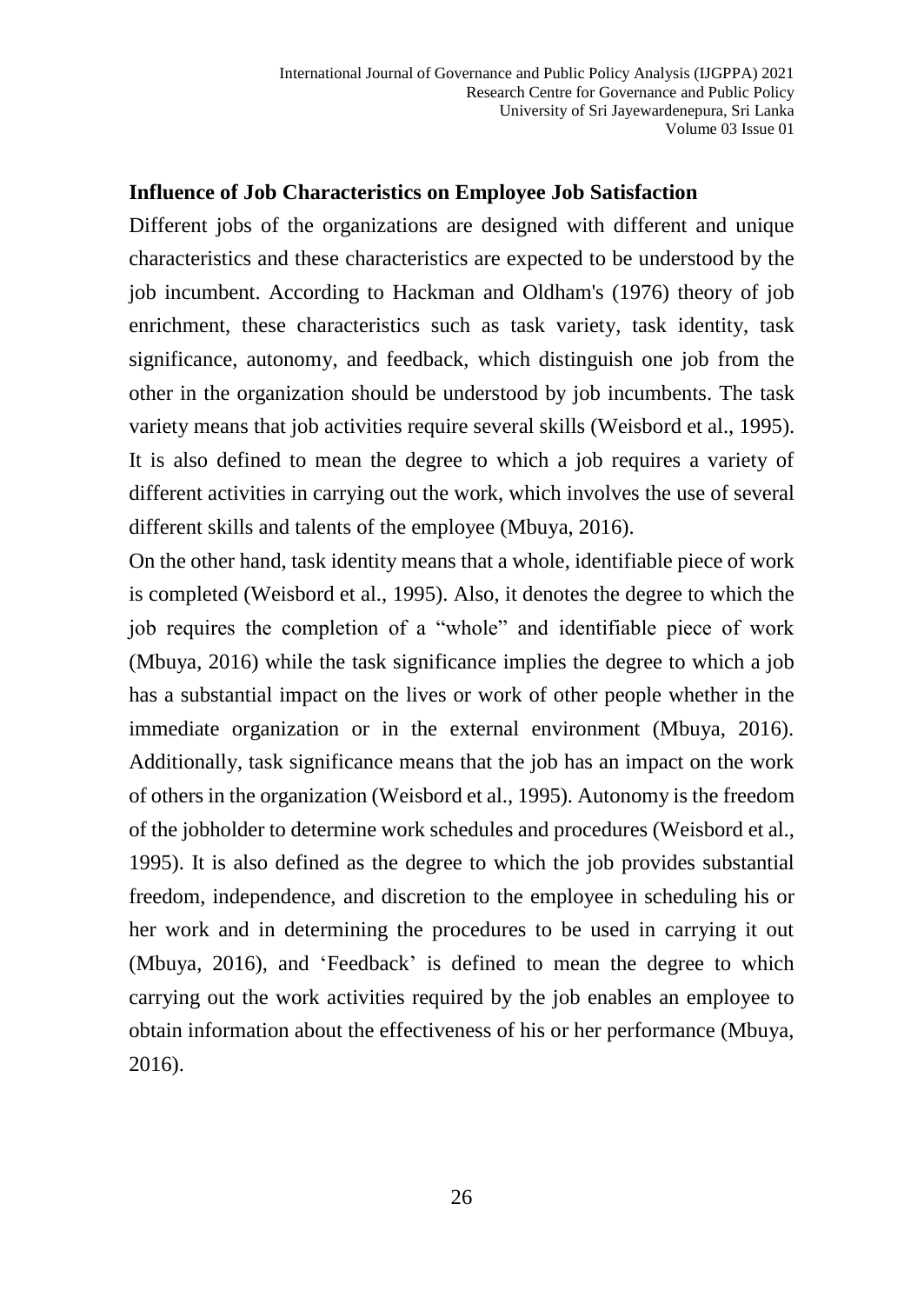#### **Influence of Job Meaningfulness on Employee Job Satisfaction**

Employees' experience about the meaningfulness of their job is a wellrecognized factor that affects their job satisfaction. If the job is to be meaningful and hence increases employees' job satisfaction, the employee should experience the job as one which is generally meaningful, valuable, and worthwhile (Mbuya, 2016). The importance of experienced meaningfulness is addressed by the equity theory of employees' motivation which assumes that employees are satisfied when they perceive that their job values, meaning, or rewards match with those of similar jobs in the adjacent environment (Robbins et al*.,* 2010).

#### **Influence of Job Responsibilities on Employee Job Satisfaction**

Normally, organizations spell out the level and scope of responsibility of employees on different jobs and hierarchy of authority. If the responsibility is understood and accepted by the employee, the employee knows well that accountability is expected of him/her (Mbuya, 2016). According to Herzberg's two-factor theory and Hackman and Oldham's Job Enrichment theory (1976), increasing responsibility within one's job increase the level of satisfaction to job holder.

#### **Influence of Knowledge about Job Results on Employee Job Satisfaction**

Employees normally need to know and understand continuously, how effectively they perform their jobs (Mbuya, 2016). According to Hackman and Oldham's 'Job Enrichment Theory' in 1976, employees should be knowledgeable about job results. If the organization increases opportunities for acquisition of job results among employees that aim to improve the level of performance in the future it also increases job satisfaction (as cited in Weisbord et al., 1995). However, the empirical literature provides contradicting findings showing the positive influence of job enrichment on the ways that employee thinks about their jobs and also the link between five elements of job enrichments (task variety, task identity, task significance,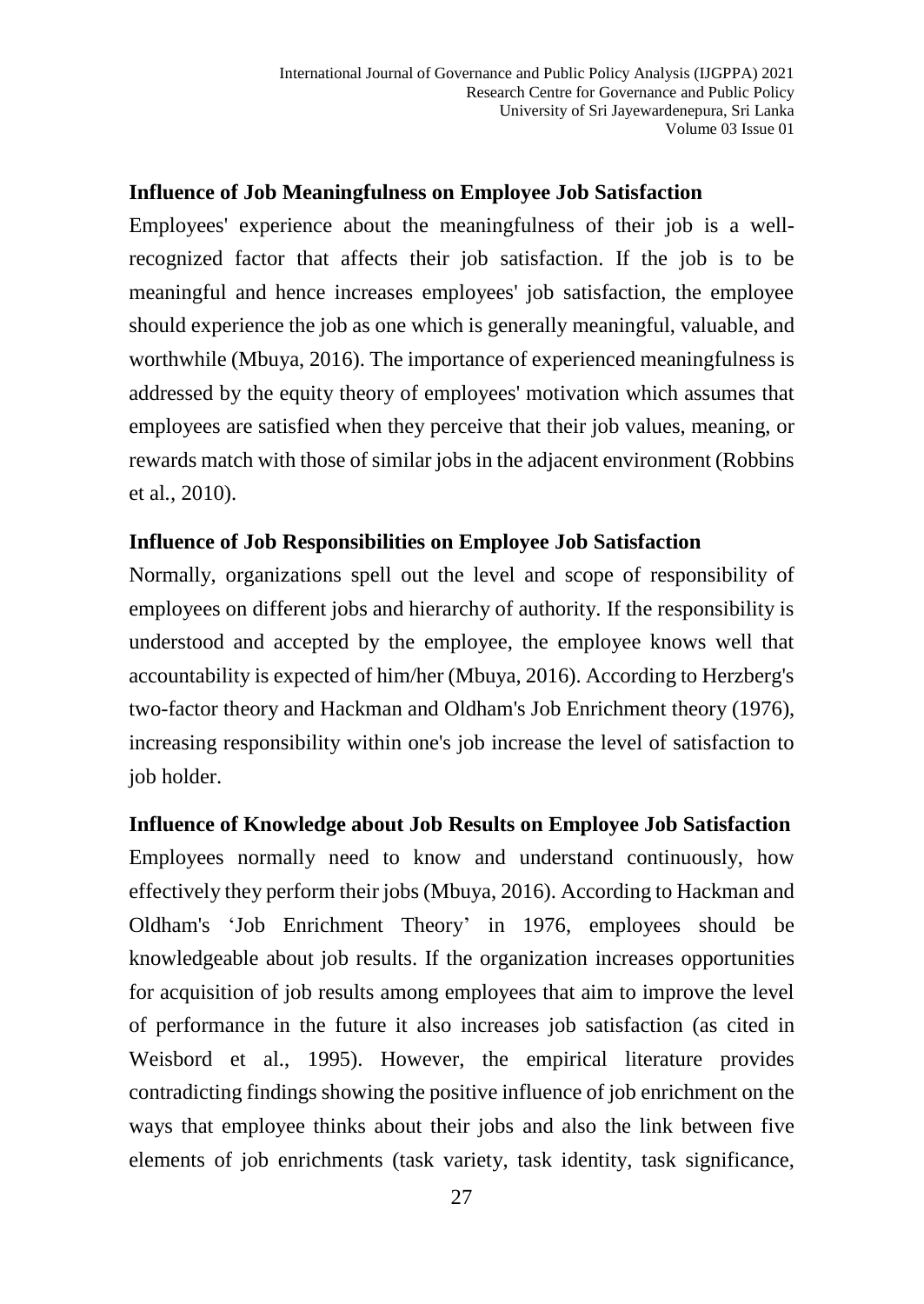autonomy, and feedback) and workers' job satisfaction (Mbuya, 2016; Ozigbo & Daniel 2020; Marwa, 2017; Mwakifwange, 2017). Therefore, this study is important because it clears the existing contradictions on the link between job enrichment and employee's job satisfaction but also it contributes to knowledge advancement concerning the influence of job enrichment on employee job satisfaction particularly in Tanzanian Local Government Authorities where research on this nature are scarce.

# **Methodology**

The paper used a survey to aggregate the experience of a case study and to investigate causal relationships between job enrichment and job satisfaction (Yin, 2009). Temeke Municipal Council in Tanzania was selected as a case study since this Temeke Municipality is one of the oldest municipalities in Tanzania employing more than 4000 staff in 12 departments. The departments include Agriculture and Irrigation, Finance and Trade, Secondary Education, Primary Education and Culture, Planning, Statistics and Monitoring, Works, Health and Social Welfare, Environment and Transportation, Livestock Development and Fishing, Community Development, Human Resource and Administration, Town Planning, Land and Natural Resources (URT, 2021). The big number of staff in these departments belong to lower cadre staff who has direct interface with service recipients. To get the representative sample from the population, the researcher enquired the list of all staff in each department of the municipality which makes up a total of 4000 employees. In each department, a total number of 33 staff was sampled by using stratified simple random sampling technique which makes up a total of 396 respondents included in the sample.

Since this study examines the causal relationship between variables, the closed-ended questionnaire with the attitude scale was used with a 5-points Likert scale as proposed by Wu (2003). The questionnaire was adopted and modified from Hackman Oldham's model of Job Diagnostic Survey (JDS)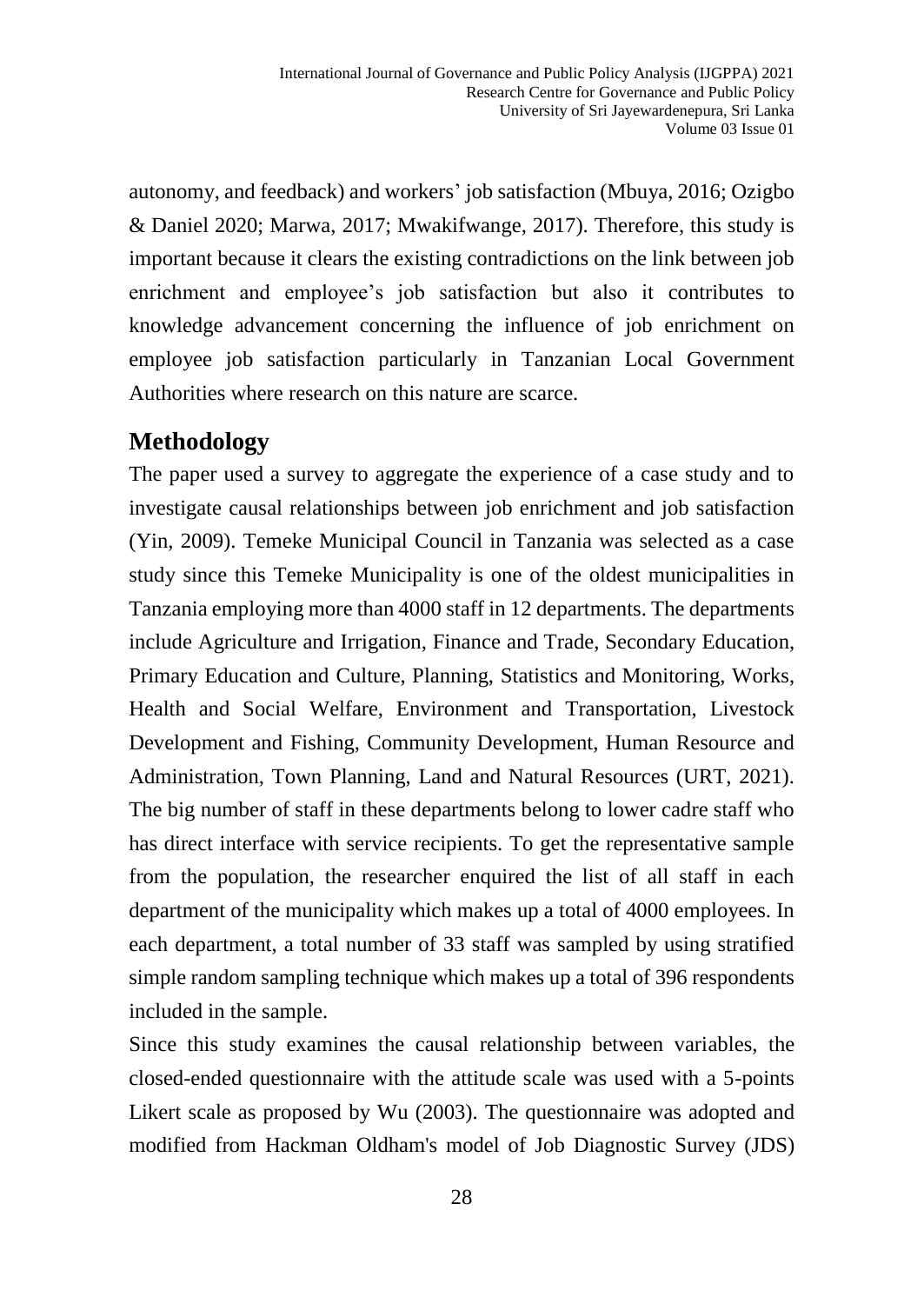used by Orpen (1979); Talib and Zia-Ur-Rehman (2012). The reason for using the 5-points Likert scale instead of the 7-points Likert scale is that when there are more than five options, most of the respondents become unable to distinguish the options (Wu, 2003). The questionnaire was divided into two main sections mainly demographic and research questions with a total of 22 questions. The respondents were required to answer by indicating the extent to which they agreed or disagreed with each statement.

In ensuring the reliability of the questionnaire, the study used the benchmark for reliability proposed by Nunnally (1978) which suggests that Cronbach's Alpha score should be 0.70 or above. Cronbach's Alpha Reliability coefficient for the questionnaire constructs was tested and the pilot study reveals that the Cronbach's Alpha values of job enrichment (0.783) and employee satisfaction (0.741) which confirms that the questionnaire used was reliable.

The data were analyzed using multiple linear regression analysis to determine the influence of job meaningfulness, job responsibilities, and knowledge about job results (independent variables) on employee job satisfaction. The multiple regression was guided by the following hypothesis:

- H1: Job characteristics have an influence on employee job satisfaction at Temeke Municipal Council.
- H2: Job meaningfulness has an influence on employee job satisfaction at Temeke Municipal Council.
- H3: Job responsibilities have an influence on employee job satisfaction at Temeke Municipal Council.
- H4: The knowledge about job results has an influence on employee job satisfaction at Temeke Municipal Council.

### **Data Analysis and Discussion**

This section presents the analysis of data and discussion, and this begins with a descriptive analysis of demographic variables and research variables.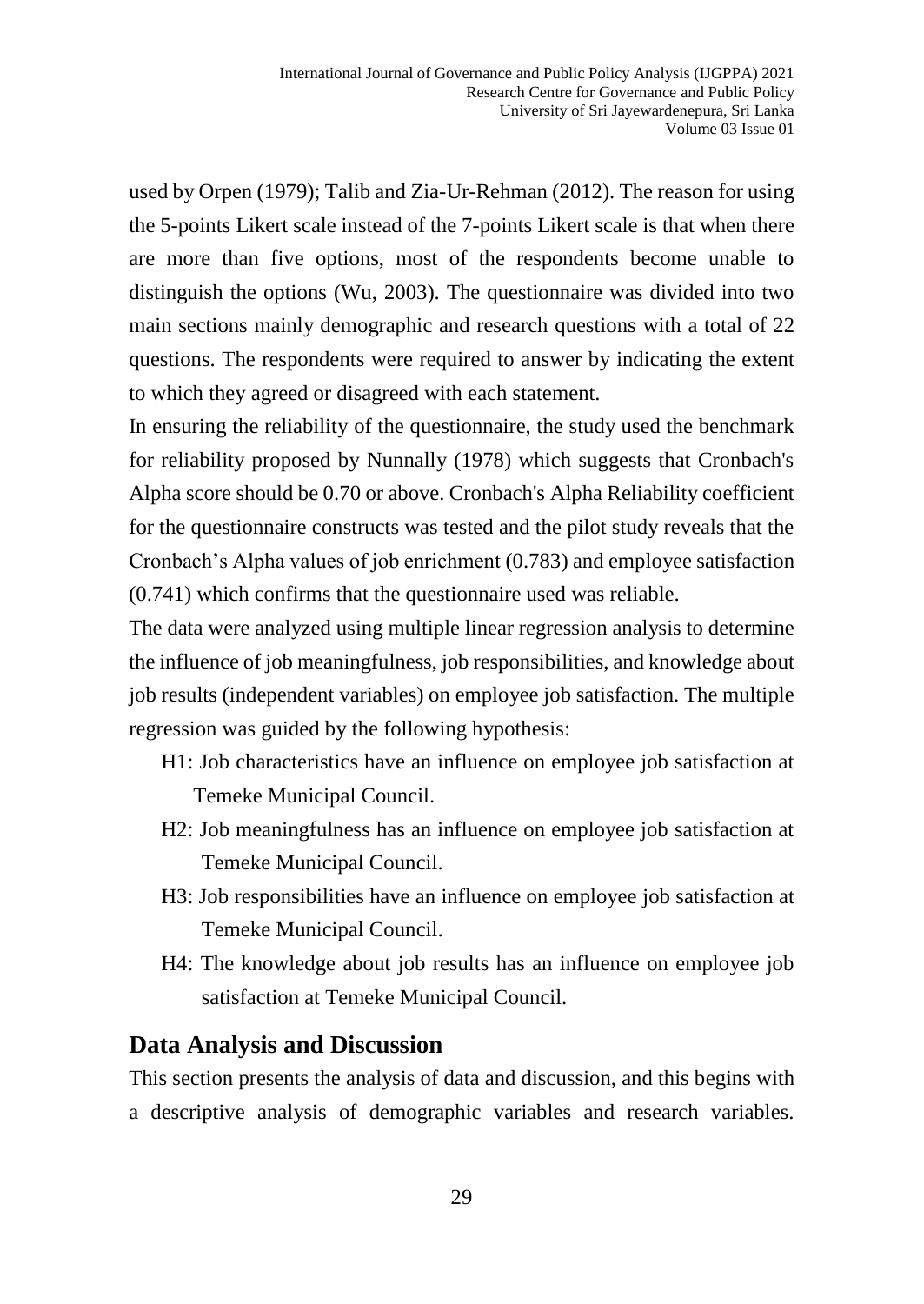Finally, this section ends up with multiple regression of the four variables and job satisfaction together with a conclusion and recommendations.

### **Demographic Characteristics of the Sample**

About 59% were males compared with females who were 41% in total. All respondents were in the mature age group which is 18 years and above and the age of majority representing 38% was between 25 and 34 years. Respondents in age between 45 and 54 years formed 17% of all respondents but also respondents with 55 years and above formed 15%.

The distribution of the sample by education varied with 3% having the certificate of secondary education, 9% of the respondents having a technical certificate, 29% having ordinary diploma, 43% of the respondents having bachelor degree of education, and 23% having Master's degree and 3% having Ph.D.

Also, 33% of the sample had work experience above 15 years while 29% had 10 to 15 years working experience and 21% had 5 to 10 years of working experience and the rest which is 17% had less than 5 years working experience as summarized in table 01.

| <b>Basic characteristics</b> | <b>Classification</b> | Percentage |
|------------------------------|-----------------------|------------|
|                              |                       |            |
| <b>Sex</b>                   | Male                  | 59.0       |
|                              | Female                | 41.0       |
|                              | Total                 | 100.0      |
| Age group                    | 18 to 24 years        | 4.0        |
|                              | 25 to 34 years        | 38.0       |
|                              | 35 to 44 years        | 26.0       |
|                              | 45 to 54 years        | 17.0       |
|                              | 55 years and above    | 15.0       |
|                              | Total                 | 100.0      |

*Table 01: Demographic characteristics of the sample*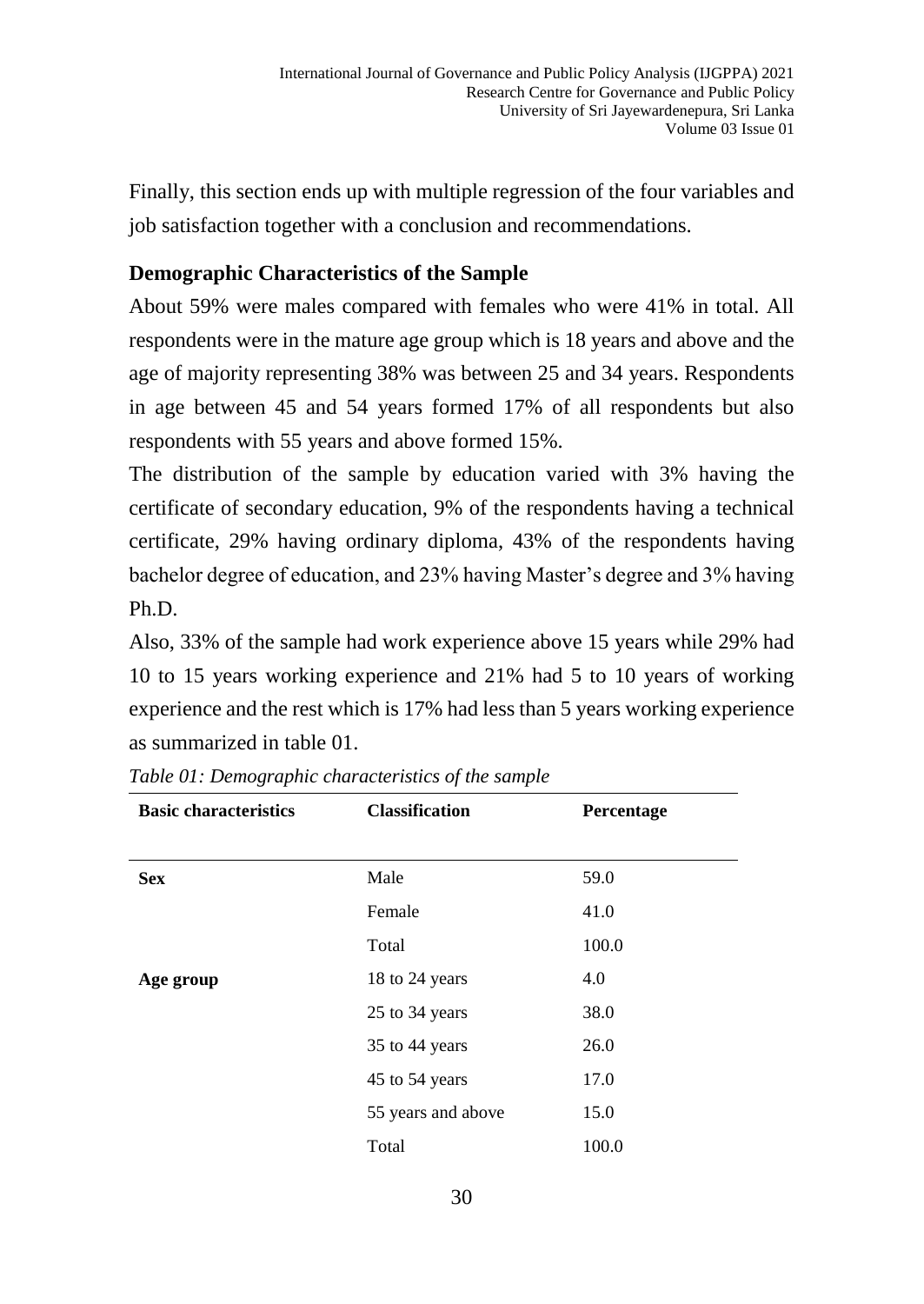| <b>Education level</b>     | Secondary education    | 3.0   |
|----------------------------|------------------------|-------|
|                            | Technician certificate | 9.0   |
|                            | Ordinary diploma       | 19.0  |
|                            | Bachelor degree        | 43.0  |
|                            | Master degree          | 23.0  |
|                            | Ph.D.                  | 3.0   |
|                            | Total                  | 100.0 |
| Work experience (in years) | Less than 5 years      | 17.0  |
|                            | 5 to 10 years          | 21.0  |
|                            | 11 to 15 years         | 29.0  |
|                            | Above 15 years         | 33.0  |
|                            | Total                  | 100.0 |

*Source: URT, 2021*

# **Descriptive Analysis Concerning Job Enrichment and Its Influence on Job Satisfaction**

This section presents descriptive results concerning job characteristics, job meaningfulness, job responsibility and knowledge about a job, and employee job satisfaction. To begin with job characteristics, 12% of the respondents strongly agreed that having job activities required the use of several skills which influenced the sense of job satisfaction, 29% of the respondents agreed that having job activities required the use of several skills which influenced a sense of job satisfaction. In contrast, only 4% and 15% of the total respondents strongly disagreed and disagreed with this statement respectively.

About 29% of the sample strongly agreed with the statement that doing a job from the beginning to end with visible outcomes influences their sense of job satisfaction. A total of 40% of respondents agreed with this statement and only 20% of the respondents disagreed with the statement.

About 19% and 44% of the respondents strongly agreed and agreed with the statement that job experience has a great contribution to the work performance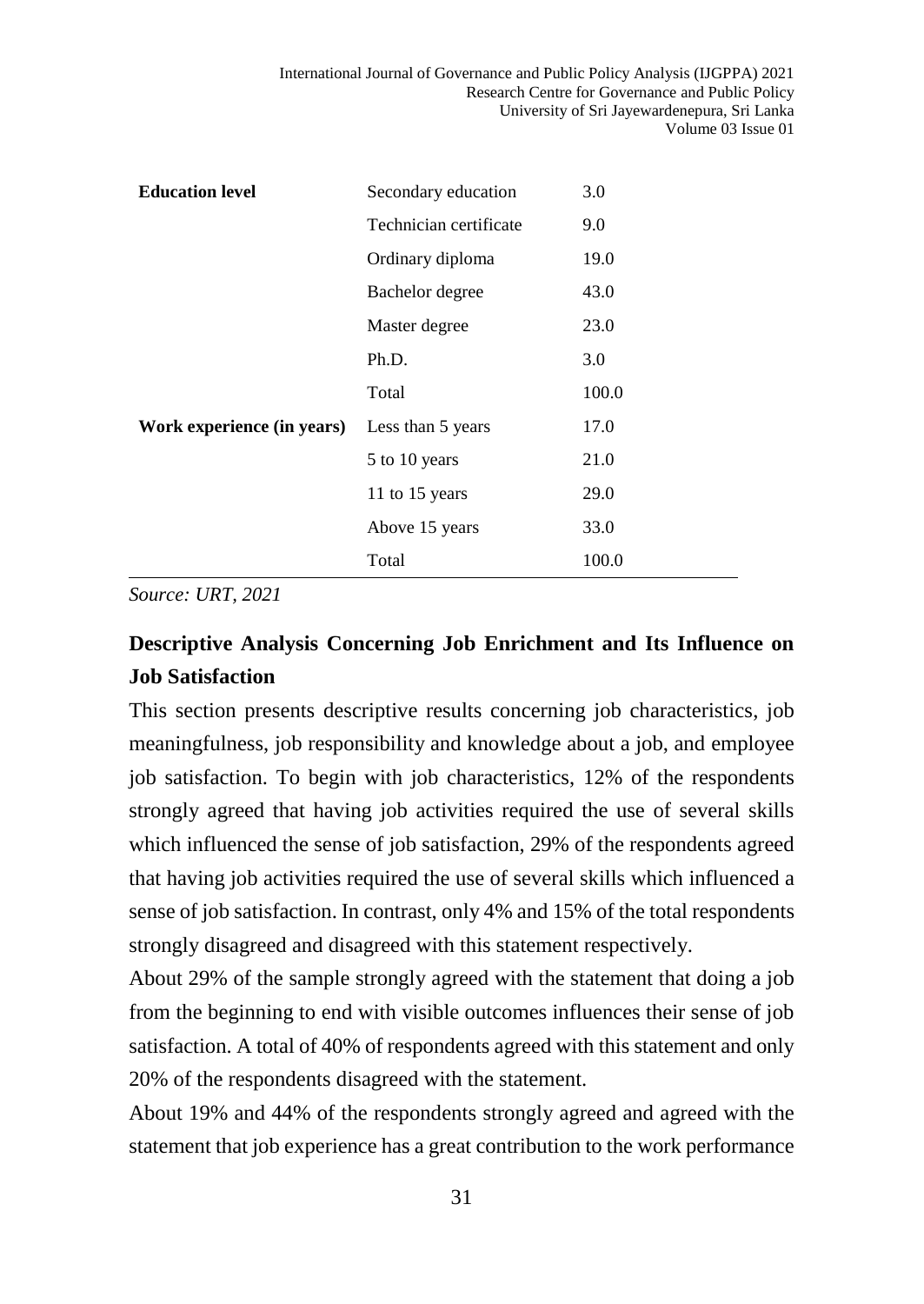of co-workers/organization. This was contrasted by a total of 2% and 16% respondents who strongly disagreed and disagreed respectively.

About 47% of the respondents strongly agreed with the statement that having a job where employees experience freedom in determining work schedules and procedures influenced a sense of job satisfaction and 50% of them agreed with this statement and none of the respondents disagreed or strongly disagreed.

About 22% of the respondents strongly agreed with the statement that having a job where employees receive feedback/information about performance (credit/challenge) influenced a sense of job satisfaction. The same statement was agreed by 38% of the respondents. Only 3% and 20% of the respondents strongly disagreed and disagreed with this statement respectively.

Concerning the influence of Job meaningfulness on employee job satisfaction, 51% strongly agreed that performing a job that is perceived as important by the organization and society influenced a sense of job satisfaction, and 45% of the respondents agreed. None of the respondents strongly disagreed or disagreed with this statement. This translated that performing a job that is perceived as important by the organization and the society influenced the sense of job satisfaction among employees of the organization.

About 50% of the sample strongly agreed that having a job that they were interested in influenced their sense of job satisfaction and 47% of them agreed to the statement. None of the respondents strongly disagreed or disagreed with this statement. This informs that having a job that they were interested in the influenced sense of job satisfaction among employees of the organization. Similarly, 55% of the sample strongly agreed that having a job that they feel is valuable to them and others influenced the sense of job satisfaction and 45% of the respondents agreed to this statement. No contrary responses were provided by the respondents. This supports that having a job that they feel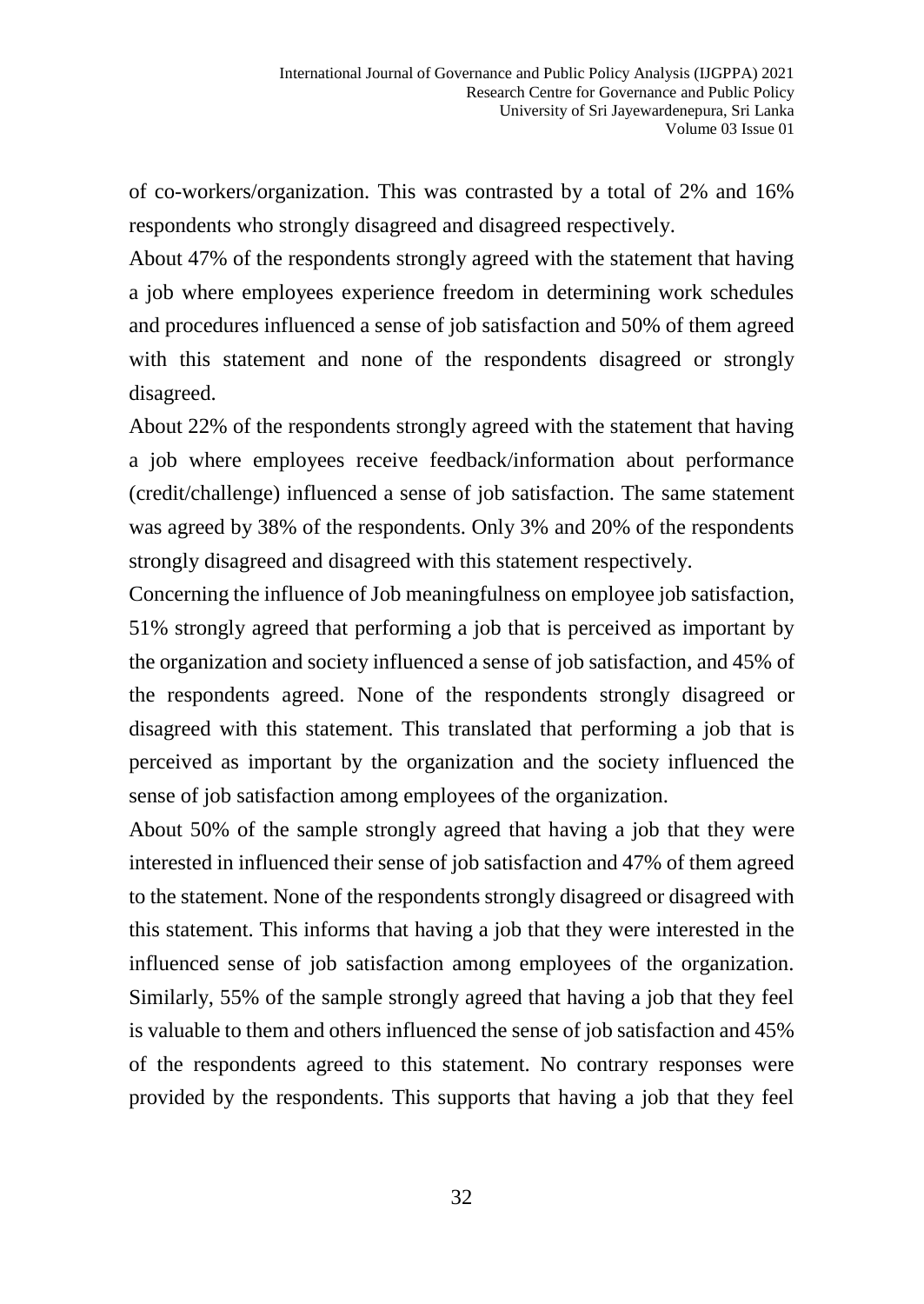valuable to them and others influenced a sense of job satisfaction among employees of the organization.

### **Influence of Job Responsibilities on Employee Job Satisfaction**

Concerning the influence of job responsibilities, 39% of the respondents strongly agreed with the statement that having a job that has clearly defined activities influenced the sense of job satisfaction and 47% of the respondents agreed with this statement, and 6% of the respondents disagreed with this statement.

Also, the results show that 43% of the respondents agreed with the statement that having a job that has clearly defined results and means of achieving them influenced the sense of job satisfaction. About 48% of the sample agreed with this statement. Only 3% of the respondents disagreed with this statement.

Besides the above, the results show that there were 13% and 22% of the respondents strongly agreed and agreed with the statement that having a job whose expected accountability is clearly defined influenced a sense of job satisfaction. On the contrary, there were 13% and 37% of the respondents who strongly disagreed and disagreed with this statement.

# **The Influence of Knowledge about Job Results on Employee Job Satisfaction**

In this variable, about 26% of the respondents strongly agreed with the statement that having sufficient knowledge about the results of job performance influenced the sense of job satisfaction and 39% of the respondents agreed with this statement. There were 3% of the respondents who strongly disagreed and 16% of the respondents who disagreed with this statement. Also, 20% of respondents strongly agreed with the statement that having the opportunity to understand the level of performing job activities continuously influenced the sense of job satisfaction and 34% of the respondents agreed to that statement. Contrary, 7% and 17% of the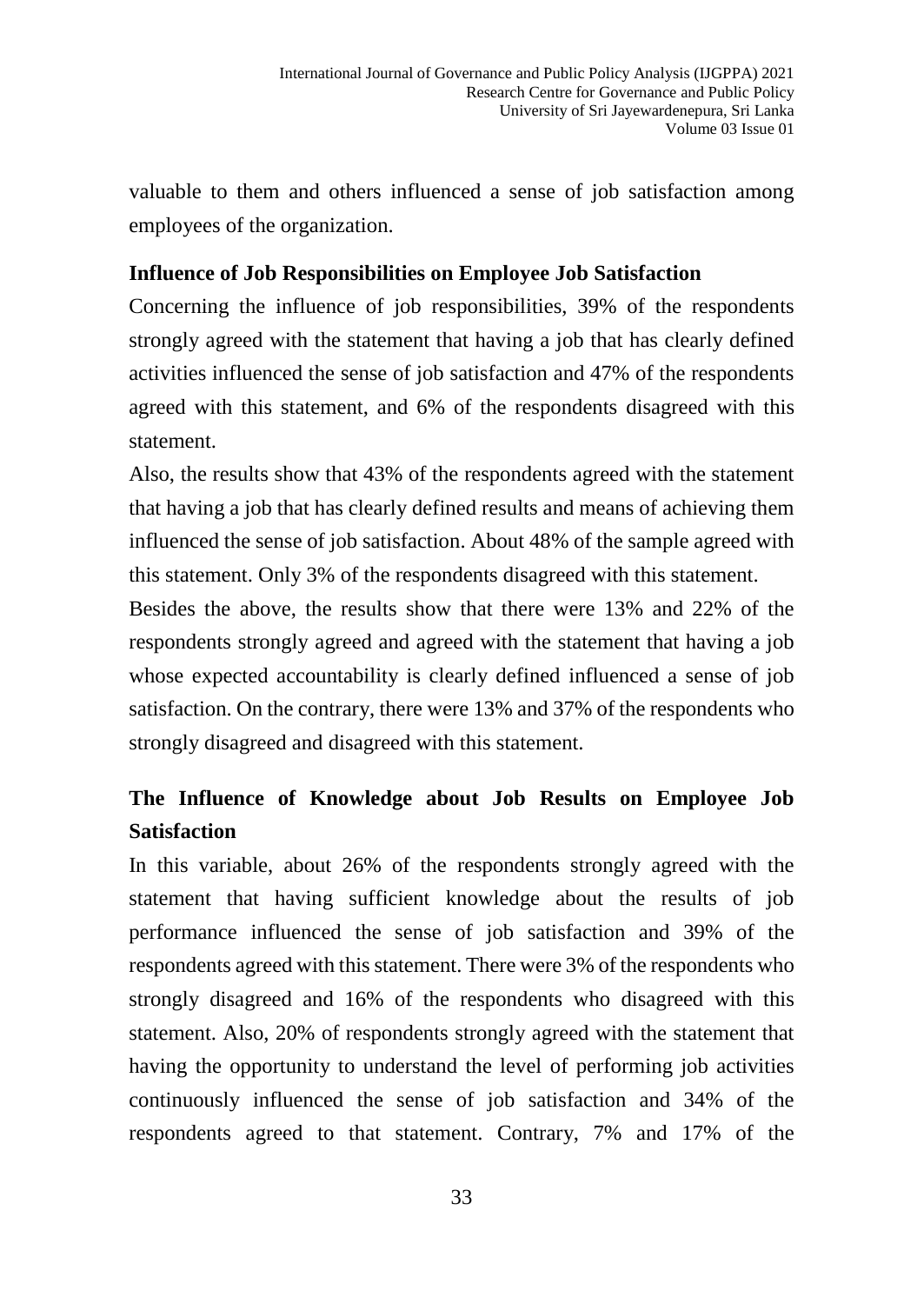respondents strongly disagreed and disagreed with this statement respectively. About 23% of the sample strongly agreed with the statement that having the opportunity of learning from results of performance for future improvement influenced the sense of job satisfaction and 40% of them agreed with this statement. Only, 5% and 14% of the respondents strongly disagreed and disagreed with this statement respectively.

# **Causal Relation Concerning the Effects of Job Characteristics, Job Meaningfulness, Job Knowledge, and Job Responsibility on Job Satisfaction**

Overall results of regression analysis among job characteristics, job meaningfulness, job responsibility, and knowledge of job results on the employees' job satisfaction were used to analyze the causal relation. Table 02 shows that "t value" of the coefficient of determination (R-Squared) was 0.9858 which means, about 98.58% of the variability of employees' job satisfaction was accounted for the four variables namely; job characteristics, job meaningfulness, job responsibilities, and knowledge about job results. The rest 1.42% is accounted for factors not covered by this research as summarized in the table below.

| Source                               | SS.                      | df        | M <sub>S</sub> |                          |        | Number of $obs =$                                  | 100                             |
|--------------------------------------|--------------------------|-----------|----------------|--------------------------|--------|----------------------------------------------------|---------------------------------|
| Mode <sub>1</sub><br><b>Residual</b> | 70.5450272<br>1.01497283 | 4<br>95   |                | 17.6362568<br>.010683925 |        | 95)<br>F(4,<br>Prob > F<br>$=$<br>R-squared<br>$=$ | $= 1650.73$<br>0.0000<br>0.9858 |
| Total                                | 71.56                    | 99        |                | .722828283               |        | Adj R-squared =<br>Root MSE                        | 0.9852<br>.10336<br>$\equiv$    |
| jobsatisfa~1                         | coef.                    | Std. Err. |                | t                        | P >  t | [95% Conf. Interval]                               |                                 |
| improvingi~e                         | .1391181                 | .0486138  |                | 2.86                     | 0.005  | .0426074                                           | .2356287                        |
| impr~sagree2                         | .3648792                 | .0743865  |                | 4.91                     | 0.000  | .2172034                                           | .512555                         |
| impr~yagree2                         | .3407467                 | .0485264  |                | 7.02                     | 0.000  | .2444096                                           | .4370839                        |
| improvingk~t                         | .1644156                 | .0545168  |                | 3.02                     | 0.003  | .056186                                            | .2726452                        |
| cons                                 | $-.016427$               | .0204299  |                | $-0.80$                  | 0.423  | $-.0569855$                                        | .0241315                        |

*Table 02: Regression Analysis*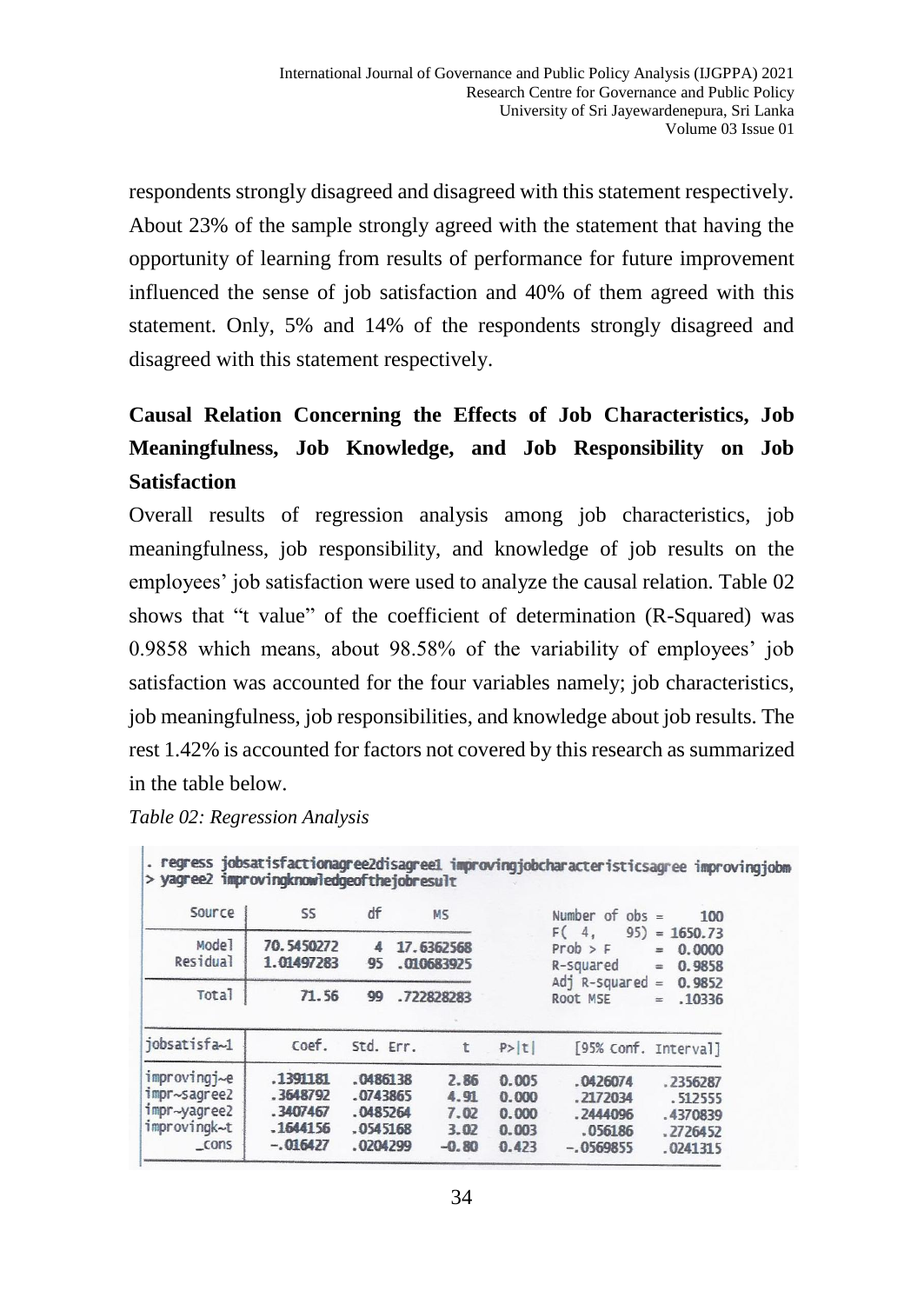Based on the variability of employees' job satisfaction contributed by the four constructs of job enrichment assessed, the study concludes that job enrichment has very high impacts on employee job satisfaction. The above results are aligned with the research by Mbuya (2016) based in Tanzania which found that employees become satisfied if their judgment on the job characteristics matches their expectations. Also, Bujo's (2015) research on the factors contributing to high job satisfaction among employees in Iringa District Council showed that job content (intrinsic factors) was the first important factor that influenced job satisfaction. But also with Jonathan et al. (2010) report on job satisfaction and its impact on the organizational commitment which shows that intrinsic satisfaction among teachers (satisfaction with intrinsic job factors) has the strongest contribution to teachers' commitment.

However, the current study disagrees with the earlier research such as Mwakifwange (2017) which claims that job enrichment is not among the factor which contributes to workers' job satisfaction and higher performance. Also, the current study disagrees with the research by Marwa (2017) which shows that the factors within the job (intrinsic factors of which job characteristics could be among them) are not the influential factors of teachers' motivation and satisfaction.

The importance of job meaningfulness is addressed by the theory of employees' motivation which assumes that employees are satisfied when they perceive that their job values, meaning, or rewards match with those of similar jobs in the adjacent environment (Robbins et al., 2010). In practice, the organization has been enhancing the meaningfulness of the jobs by making relative comparisons of the job values, meaning, and rewards with similar jobs in other organizations.

Furthermore, job meaningfulness, in this case, is mandatory to all public organizations in Tanzania which are required to design a job that requires similar job holders' qualifications, responsibilities, and rewards across the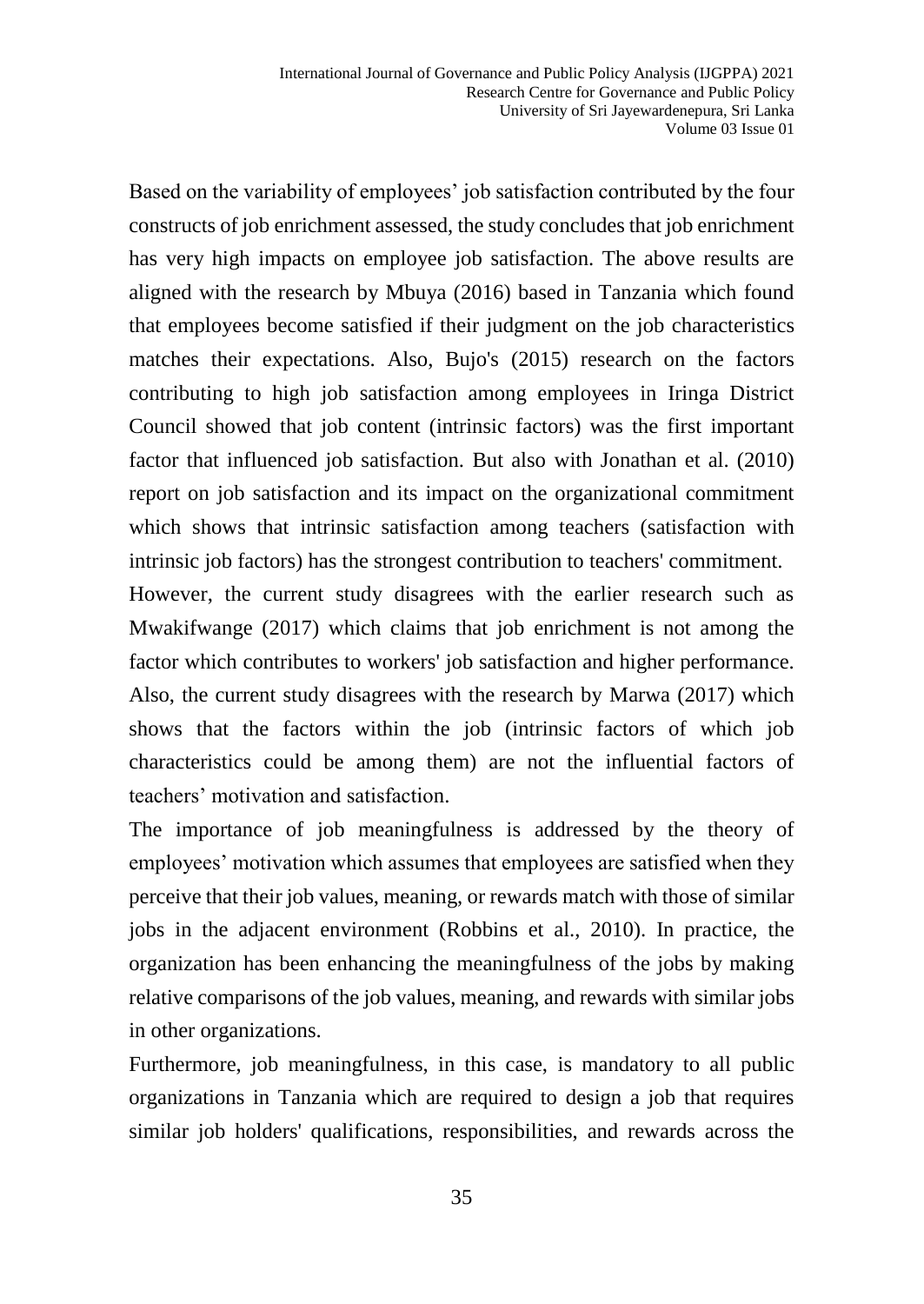public organization (URT, 2010). High job satisfaction among employees due to job enrichment is based on Job enrichment theory which assumed that increasing the values, meaning or rewards of the job implies increasing the level of satisfaction by the job holder (Weisbord et al., 1995; Ozigbo & Daniel, 2020).

Considering that job meaningfulness is one of the factors of job enrichment, the results of the current study are in agreement with some earlier researchers who reported the existence of positive influence of job enrichment and employees' job satisfaction (Mbuya, 2016; Bujo, 2015). However, the results of the current study, based on the job meaningfulness could have deviations from research by Mwakifwange (2017) and Marwa (2017) reported that factors within the job (intrinsic factors) were not the influential factors of employees' job satisfaction.

The current study found that job responsibility influences job satisfaction only if it enables employees to have jobs that have clearly defined activities and jobs that have clearly defined results and means of achieving them. Hackman and Oldham (1976) pointed that employees exhibiting this behavior as those who seek challenge and a sense of accomplishment from their work (Weisbord et al., 1995).

Based on the current study, job responsibility cannot influence job satisfaction if it relies on enabling employees to have the jobs in which expected accountability is clearly defined. This could be caused by the situation that the majority of employees do not like to be accountable and hence, they could prefer to avoid the expected accountability of their performance. Similar results were reported in the research by Nyagaya (2016) which involved investigation of the factors which influenced teachers' level of job satisfaction in public primary schools in Kenya.

The above classical research found that 32% of teachers were not satisfied with their jobs due to the heavy workload in terms of the number of lessons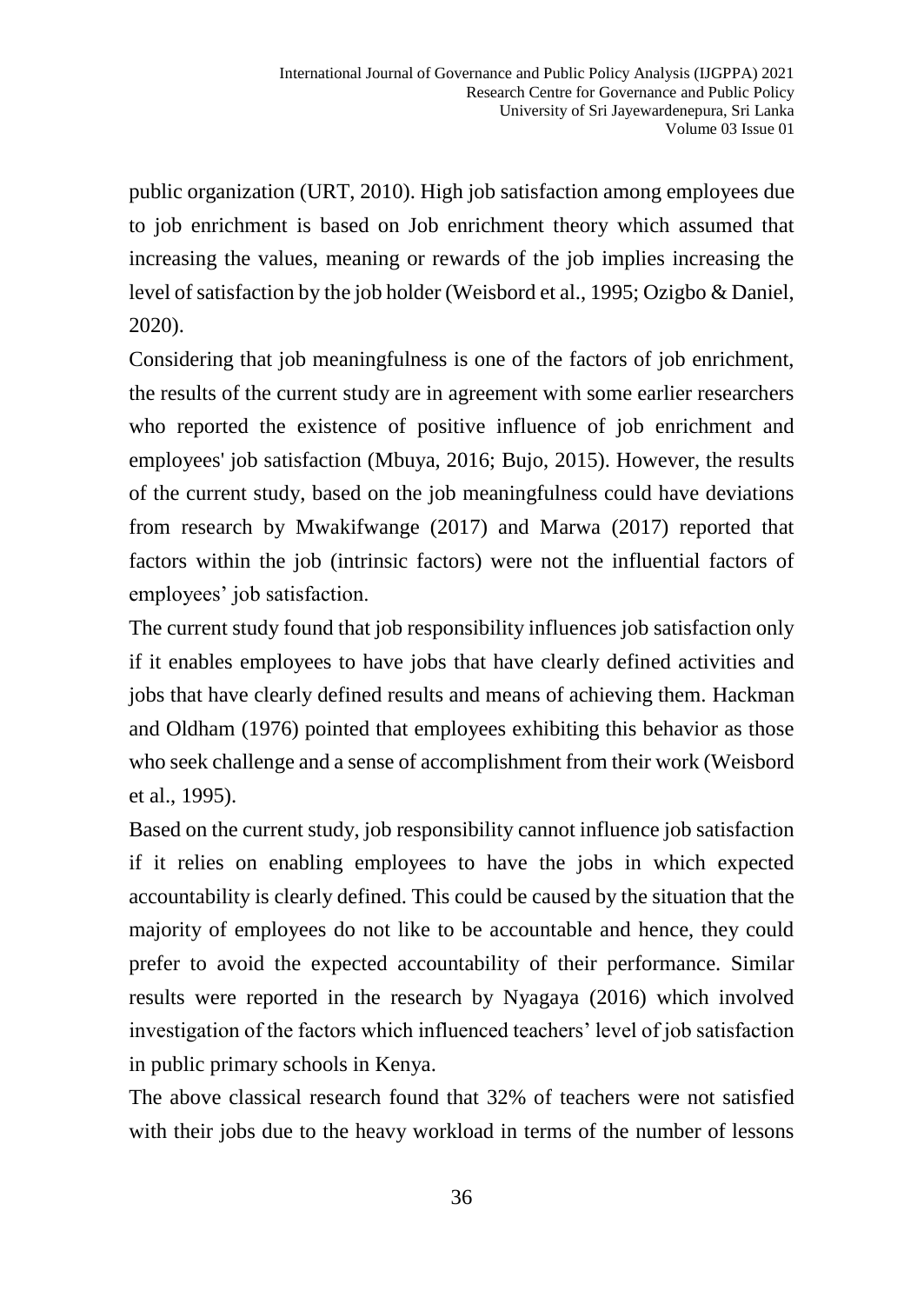taught per week. The researcher commented that increasing the number of responsibilities in the job such as lessons and teaching hours does not necessarily bring job satisfaction. Possibly, the nature of responsibility added in terms of values and challenge would matter if the employee were to be satisfied (Hackman & Oldham, 1976).

Further, the current study supported that job responsibility specifically by enabling employees to have jobs that have clearly defined activities and jobs that have clearly defined results and means of achieving them has a very strong positive and statistically significant influence on job satisfaction. These results were aligned to Herzberg's two-factor theory and Hackman and Oldham's Job Enrichment Theory (1976) which assumes that increasing responsibility within one's job increases the level of satisfaction to job holder.

Normally, organizations spell out the level and scope of responsibility of employees on different jobs and hierarchy of authority. If the responsibility is understood and accepted by the employee, the employee knows well accountability expected of him/her (Mbuya, 2016). However, this could influence their level of job satisfaction only by enabling employees to have jobs that have clearly defined activities and jobs that have clearly defined results and means of achieving them. If it is only to enable having the jobs in which expected accountability are clearly defined, jobs do not satisfy employees.

The organization under study used to define responsibility and accountability through various policies and regulations. Employees are expected to act within the scope of their responsibility. Also, employees were individually accountable for actions they have undertaken provided that no interference or undue influence from their superior (URT, 2010).

To cultivate an environment for employees' satisfaction from responsibility within their jobs, organizations established the scheme of service which defined and provided the scope of responsibility in the hierarchical order. As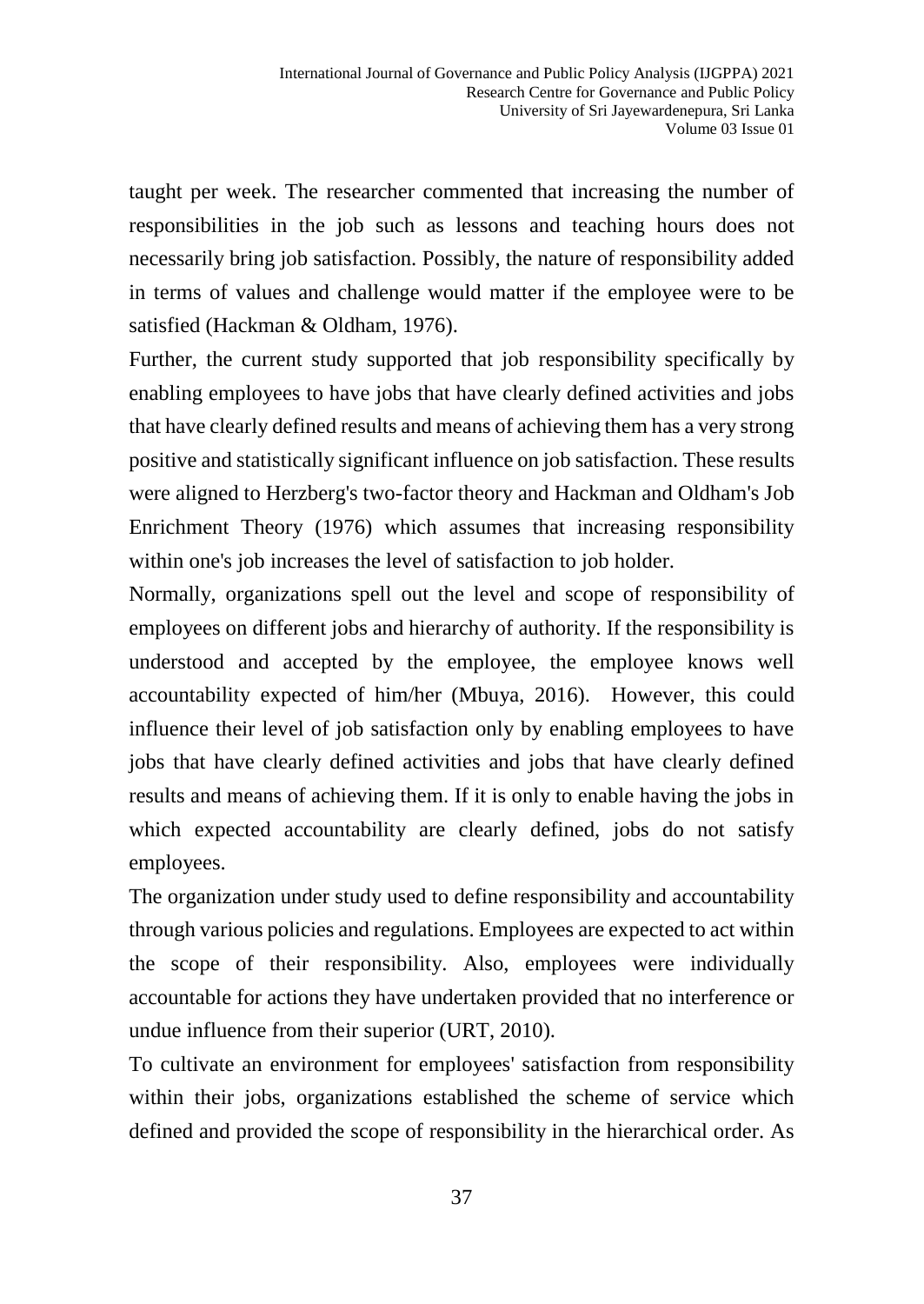employees moved from one level of the job to the next, should experience more and challenging responsibilities within a similar job which should increase their level of satisfaction (URT, 2010).

According to Mbuya (2016); Merridy and Isabela (2020), normally employees need to know and understand continuously, how effectively they are performing their jobs. The organization under study had established an administrative mechanism in achieving this including reporting relationships between employee and their immediate supervisors. Also, the organization ensured the presence of reliable and effective communication channels such as fax, e-mail, and landlines for the provision of feedback about one's performance which was reported by Mbuya (2016).

According to URT (2010), feedback constituted important aspects of employees' performance management and employees are supposed to receive feedback about their performance results on time. Normally, this feedback provides employees with the opportunity to improve their levels of performance in the future. According to (URT, 2010), feedback was given during the annual performance review. Based on Hackman and Oldham's Job Enrichment Theory (1976), employees should be knowledgeable about job results. If the organization increases opportunities for acquisition of job results among employees that aim to improve the level of performance in the future it also increases job satisfaction (Weisbord et al., 1995).

Considering that knowledge about job results was among the four factors of job enrichment covered by the current study, the results obtained shows agreement with a few earlier researchers on this topic. For instance, Mbuya's (2016) research which found answers to whether job enrichment improved job satisfaction at Sokoine University in Tanzania observed that job enrichment existed to the academic staff and had a positive influence on the ways which employees thought about their jobs. Also, the researcher identified a positive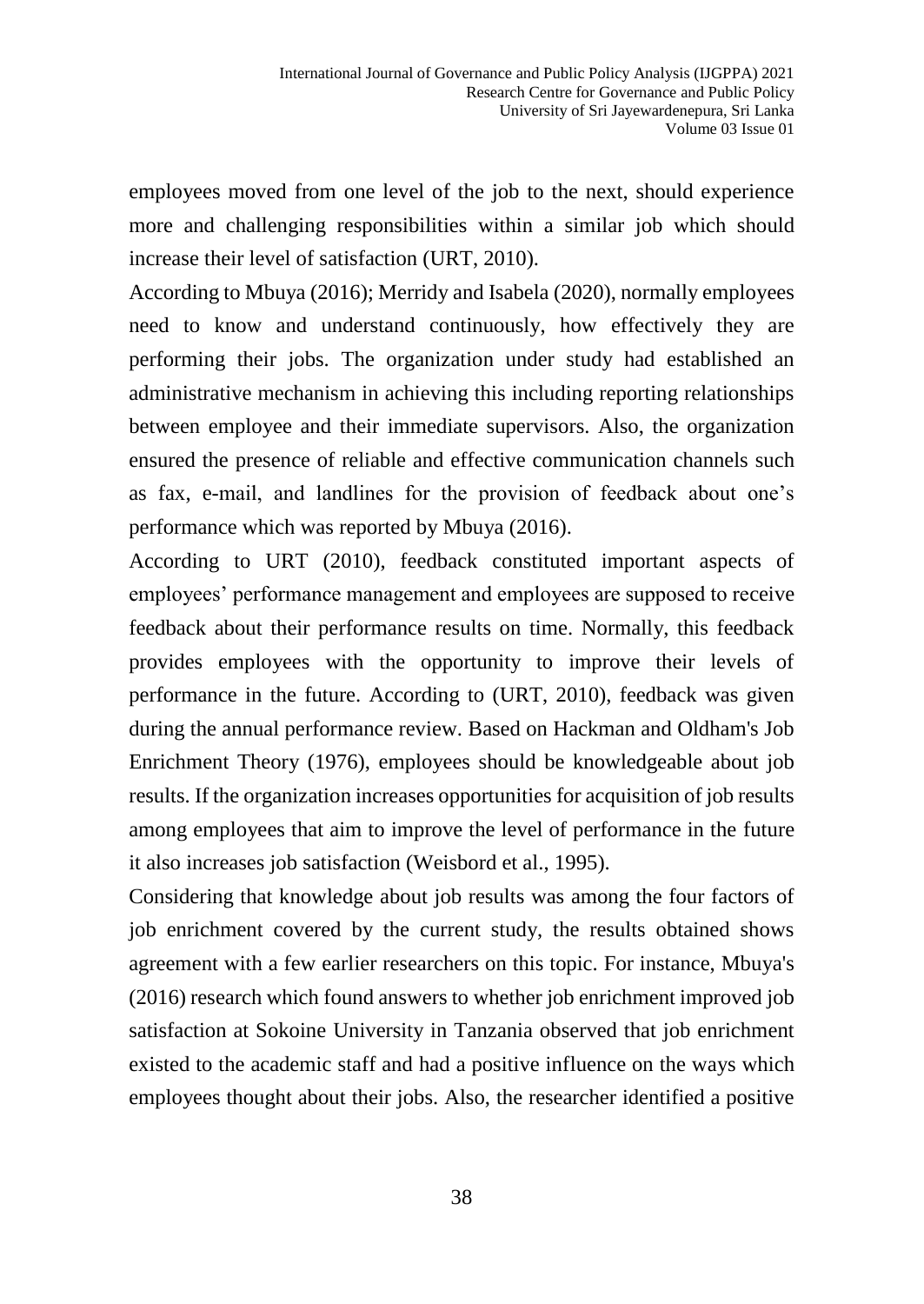link between core job characteristics that include feedback about the job performed and workers' job satisfaction.

# **Conclusion and Recommendations**

### **Conclusion**

The overall conclusion is that job enrichment has a very strong positive influence on employees' job satisfaction among employees of Temeke Municipal council. But also, job satisfaction varies among the employees of Temeke Municipality. This suggests that the unit increase in job enrichment could lead to a substantial increase in job satisfaction of Temeke Municipality employees. Finally, this increase in job satisfaction also supports the existence of a very strong positive influence of job enrichment on employees' job satisfaction among employees of Temeke Municipal Council.

### **Recommendations**

Based on these findings, job satisfaction among employees of the organizations should be improved through enriching their jobs performed. This should involve job characteristics by ensuring that job activities performed by employees require the use of several skills, ensuring that jobs performed by employees have visible outcomes, ensuing those jobs have a visible contribution to co-workers/organization and ensuring that employees experience freedom in determining work schedules and procedures as well as ensuring that employees receive feedback/information about job performance. Furthermore, there must be job meaningfulness by enabling employees to perform the job which is perceived as important by the organization and the society, having the jobs that interest them, and having jobs that employees feel valuable to them and others.

Finally, public service organizations should improve job responsibilities by enabling employees to have jobs that have clearly defined activities and jobs that have clearly defined results and means of achieving them. Likewise, there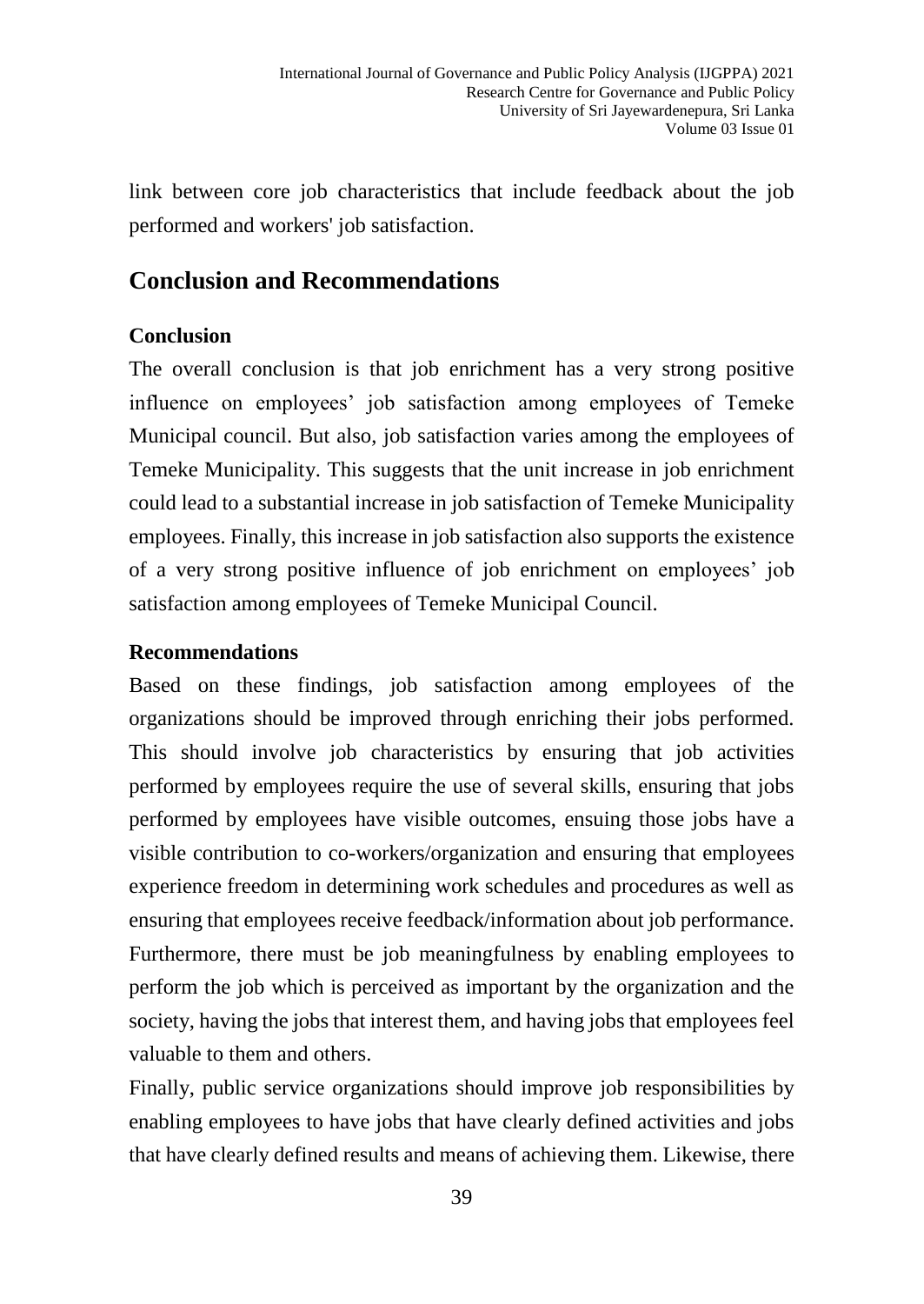must be knowledge about job results by enabling employees to have sufficient knowledge about the results of the job performed to have the opportunity to understand the level of performing job activities continuously and to have the opportunity of learning from results of performance for future improvement.

### **References**

- Armstrong, M. (2010). *A Handbook of Human Resource Management Practice*. (2<sup>nd</sup> Ed.). London: Kogan Page Publishers. California.
- Aninkan, D. O. (2014). The Impact of Reward Management and Job Enrichment, on Job Satisfaction among Employees, In the Ogun State Polytechnics. *International Journal of Business and Management Invention*. *3*(3), 19-26.
- Bujo, M. A. (2015). Factors contributing to increased job satisfaction among employees in Iringa District Council in Ifunda and Lumuli wards [A master dissertation]. The Open University of Tanzania. Dar es salaam.
- Gandhi, P. (1992). Impact of Job Enrichment on Work and Organizational Identification. *Indian Journal of Industrial Relations*, *27*(3), 89-98.
- Greer, C. R. (2013). Strategic Human Resource Management. New Jers. Pearson Custom Publishing, *Journal of Leadership & Organizational Studies, 20* (4), 375-393.
- Governder, V. (2006). Job satisfaction among healthcare professionals in Areas Military Health Unit Kwazulu-Natal [Unpublished Master dissertation]. University of Kwazulu-Natal, South Africa.
- Gupta, C. B. (2009). *Management; Theory and Practices.* (1<sup>st</sup> Ed). Sultan Chand & Sons, New Delhi.
- Hackman, J. R., & Oldham, G. R. (1976). Motivation through the design of work: Test of a theory. *Organizational Behavior & Human Performance, 16*(2), 250–279.
- Herzberg F., Mausner, B. & Synderman, B. (1959). The motivation to work. NY: Wiley.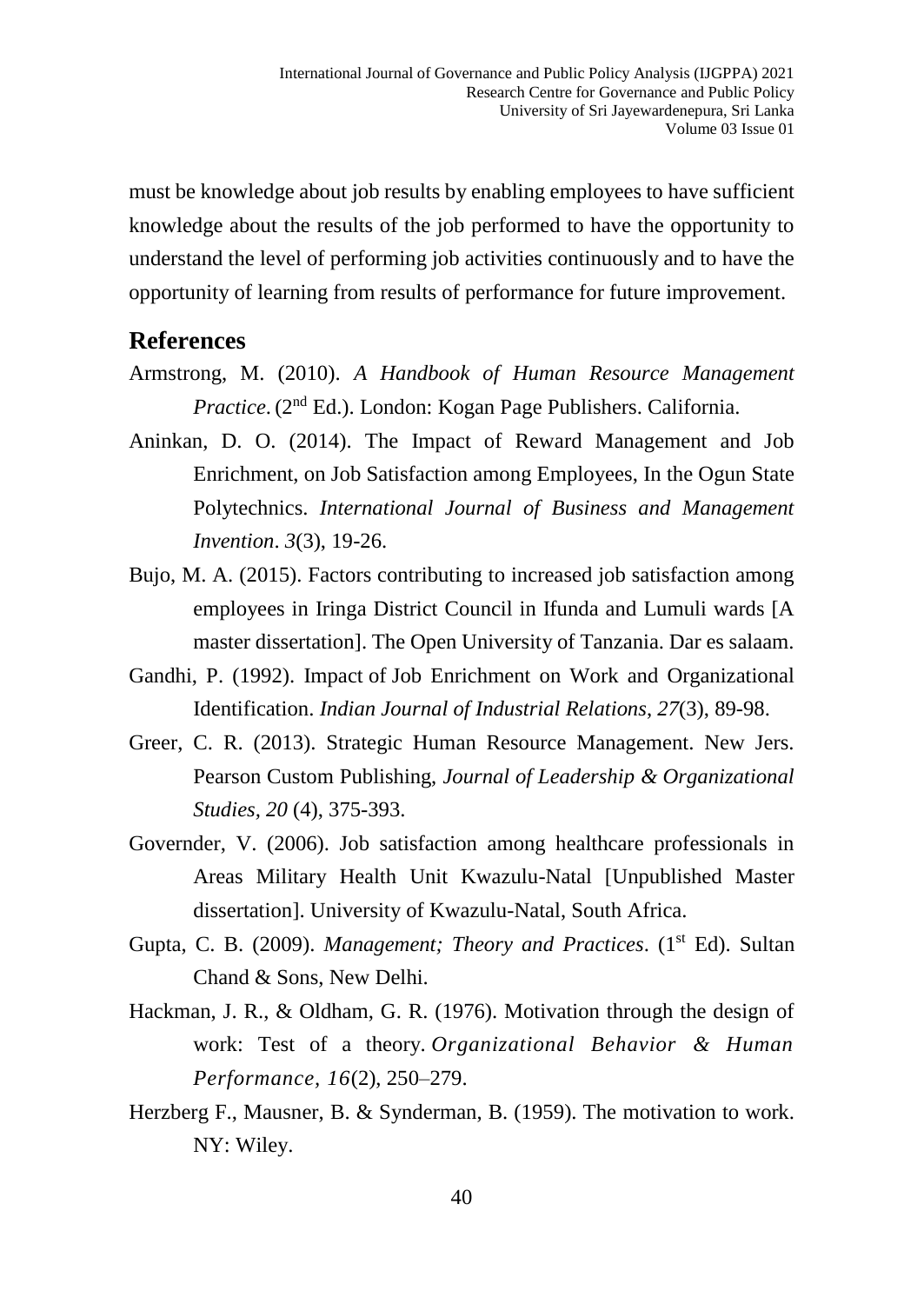- [Jonathan, W](https://www.researchgate.net/profile/Jonathan-Westover?_sg=Ee3LWif-B0DwjWzHPo6b2njqwBnvRyKqlI9nf2iFRbQnFFLDOHin5rYuv3YVDbfg1C8J4Ws.MvEAhfFMuyeJcsAwzyaO4cCwJ6eunAXLozaQEdQwqVcOH5LAKnxhgdAoTZDVQYEv4tVkpvjLwpZTolNKx21fJg)[., Andrew, R., & Westover,](https://www.researchgate.net/scientific-contributions/Andrew-R-Westover-53639811?_sg=Ee3LWif-B0DwjWzHPo6b2njqwBnvRyKqlI9nf2iFRbQnFFLDOHin5rYuv3YVDbfg1C8J4Ws.MvEAhfFMuyeJcsAwzyaO4cCwJ6eunAXLozaQEdQwqVcOH5LAKnxhgdAoTZDVQYEv4tVkpvjLwpZTolNKx21fJg) L. (2010). [Enhancing long‐term](https://www.researchgate.net/publication/277509508_Enhancing_long-term_worker_productivity_and_performance?_sg%5B0%5D=0UaG8u3xoyDiKaLjcwicPTWVLLqu60_ESnBTYeRV4rDYpdTVrnsxMwnEs6fnm6KzcYS4SEYKMfuco6A.MiQMrMIJiMpSFTZFihFTcXzhgXqD7ntdJwAPH78rgfkR7mRPjqo-l6GHRd0B7tyc4emlttjMGvETHKyho9FbQA&_sg%5B1%5D=CDH07Oz7tmZ4TbseDasLkq92iRDTqmrjVkR1JdJR5Ou9Lqkt1eAt9S8Imwcpo7m7VXDCFNPsSq0hdcd5Sysre2Esn5A.MiQMrMIJiMpSFTZFihFTcXzhgXqD7ntdJwAPH78rgfkR7mRPjqo-l6GHRd0B7tyc4emlttjMGvETHKyho9FbQA&_sg%5B2%5D=_ezrjUs0ZOwr4qQrPQRO_Lr-6zAr5Ed_EZxJrNjm1vTzIOf154kQNLlJJBJqoHn5wjthw7qPIc5mge6AGA.MiQMrMIJiMpSFTZFihFTcXzhgXqD7ntdJwAPH78rgfkR7mRPjqo-l6GHRd0B7tyc4emlttjMGvETHKyho9FbQA&_sgd%5Bpr%5D=1) [worker productivity and performance.](https://www.researchgate.net/publication/277509508_Enhancing_long-term_worker_productivity_and_performance?_sg%5B0%5D=0UaG8u3xoyDiKaLjcwicPTWVLLqu60_ESnBTYeRV4rDYpdTVrnsxMwnEs6fnm6KzcYS4SEYKMfuco6A.MiQMrMIJiMpSFTZFihFTcXzhgXqD7ntdJwAPH78rgfkR7mRPjqo-l6GHRd0B7tyc4emlttjMGvETHKyho9FbQA&_sg%5B1%5D=CDH07Oz7tmZ4TbseDasLkq92iRDTqmrjVkR1JdJR5Ou9Lqkt1eAt9S8Imwcpo7m7VXDCFNPsSq0hdcd5Sysre2Esn5A.MiQMrMIJiMpSFTZFihFTcXzhgXqD7ntdJwAPH78rgfkR7mRPjqo-l6GHRd0B7tyc4emlttjMGvETHKyho9FbQA&_sg%5B2%5D=_ezrjUs0ZOwr4qQrPQRO_Lr-6zAr5Ed_EZxJrNjm1vTzIOf154kQNLlJJBJqoHn5wjthw7qPIc5mge6AGA.MiQMrMIJiMpSFTZFihFTcXzhgXqD7ntdJwAPH78rgfkR7mRPjqo-l6GHRd0B7tyc4emlttjMGvETHKyho9FbQA&_sgd%5Bpr%5D=1) *International Journal of Productivity and Performance Management, 59*(4), 372-387.
- Lloyd, K. (1999). *151 quick ideas to recognize and rewards employees.* Nationally Syndicated Columnist. Encino, California.
- Mbuya, R. M. (2016). *Can job enrichment improve job satisfaction at Sokoine University in Tanzania?* [A master dissertation]. Mzumbe University.
- Merridy, V. & Isabela, M. (2020). Quantitative Analysis of Job Satisfaction and Job Performance of Teaching Personnel, *Journal of critical reviews, 7* (11), 235-240.
- Marwa, S. (2017). An Integrated Model of Job Involvement, Job Satisfaction, and job enrichment. *Communications, and Network*, (9), 28-53.
- Mwakifwange, F. (2017). *Impact of job satisfaction on workers' performance*: a case of Tanzania electric supply company, Tanzania.
- Nyagaya, P. A. (2015). Factors influencing teachers' level of job satisfaction in public primary schools in Kayola Division, Embakasi Sub country, Kenya [Unpublished Master dissertation]. University of Nairobi, Nairobi.
- Nunnally, J. C. (1978). *Psychometric theory*. 2nd Edition, McGraw-Hill, New York.
- Orpen, C. (1979). The effects of job enrichment on employee satisfaction, motivation, involvement, and performance: a field experiment. *Human Relations*, (32), 189-217.
- Ozigbo, A. M. & Daniel, C. O. (2020). Effect of Job Enrichment on Employee Performance. *International Journal of Research Science & Management, 7*(5).
- Osabiya, B. J. (2015). The Effects of Employees' Motivation on Organizational Performance. *Journal of Public Administration and Policy Research*, *7* (4).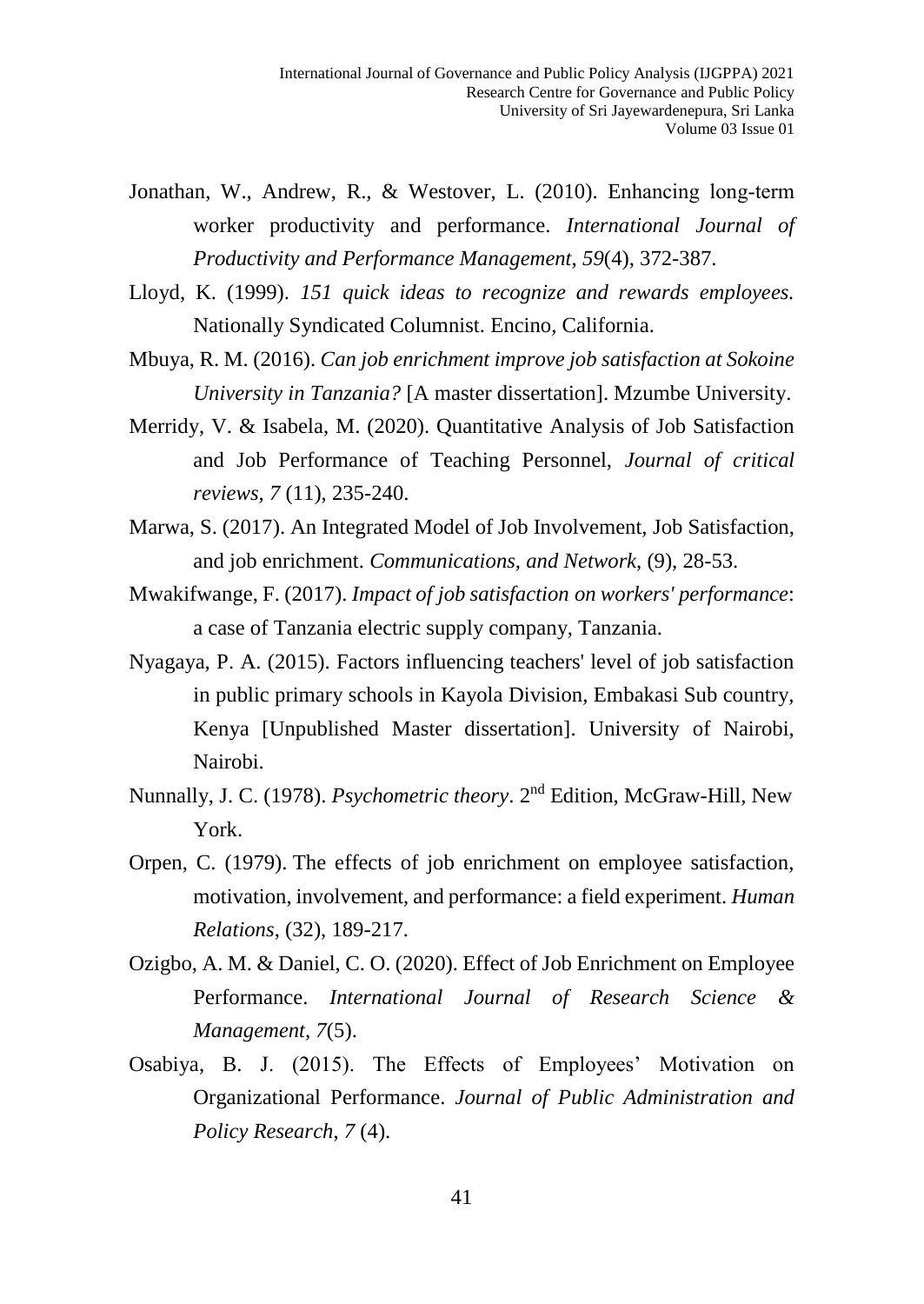- Pareek, U. (2007). *Understanding Organizational Behavior*. Second edition, OXFORD university press.
- Robbins, S. P., Decenzo, D. A. & Coulter, M. (2010). *Fundamentals of Management: Essential Concepts and Applications*. 7th Edn., Prentice-Hall, New Jersey.
- Songstad, N., Lindkvist, I., Moland, K. M., Chimhutu, V., Blstad, A. (2012). Assessing performance enhancing tools: experiences with the open performance review and appraisal system (OPRAS) and expectations towards payment for performance (P4P) in the public health sector in Tanzania. *Globalization and Health Journal, 8* (1), 33.
- Smit, P. J., Cronje, G. J., Brevis, T. & Vrba, M. J. (2011). *Management Principles: A Contemporary Edition for Africa.* 5<sup>th</sup> edition. Cape Town: Juta.
- Talib, N. & Zia-ur-Rehman, M. (2012). Academic Performance and Perceived Stress among University Students. *Educational Research and Review*, *7*(5), 127-132.
- Torrington, D. P., Hall, L. A., & Taylor, S. (2005). *Human resource management* (6th Ed.). Harlow: Pearson Education.
- Turners, N. (2013). Achieving strategic alignment of business and human resource corporate partner research program.
- URT. (2010). Tanzania Public Service Pay and Incentive Policy, October 2010.
- URT. (2021). President's Office, Regional Administration, and Local Government, Temeke Municipal Council, Dar es salaam, Tanzania.
- Weisbord, E., Charnov, B. H. & Lindsey, J. (1995). Managing people in today's law firms: The Human Resource approach to making changes. The USA. Greenwood Publishing Group Inc.
- Williams, C. (2013). The impact of job enrichment on employees' satisfaction. *8* (2).